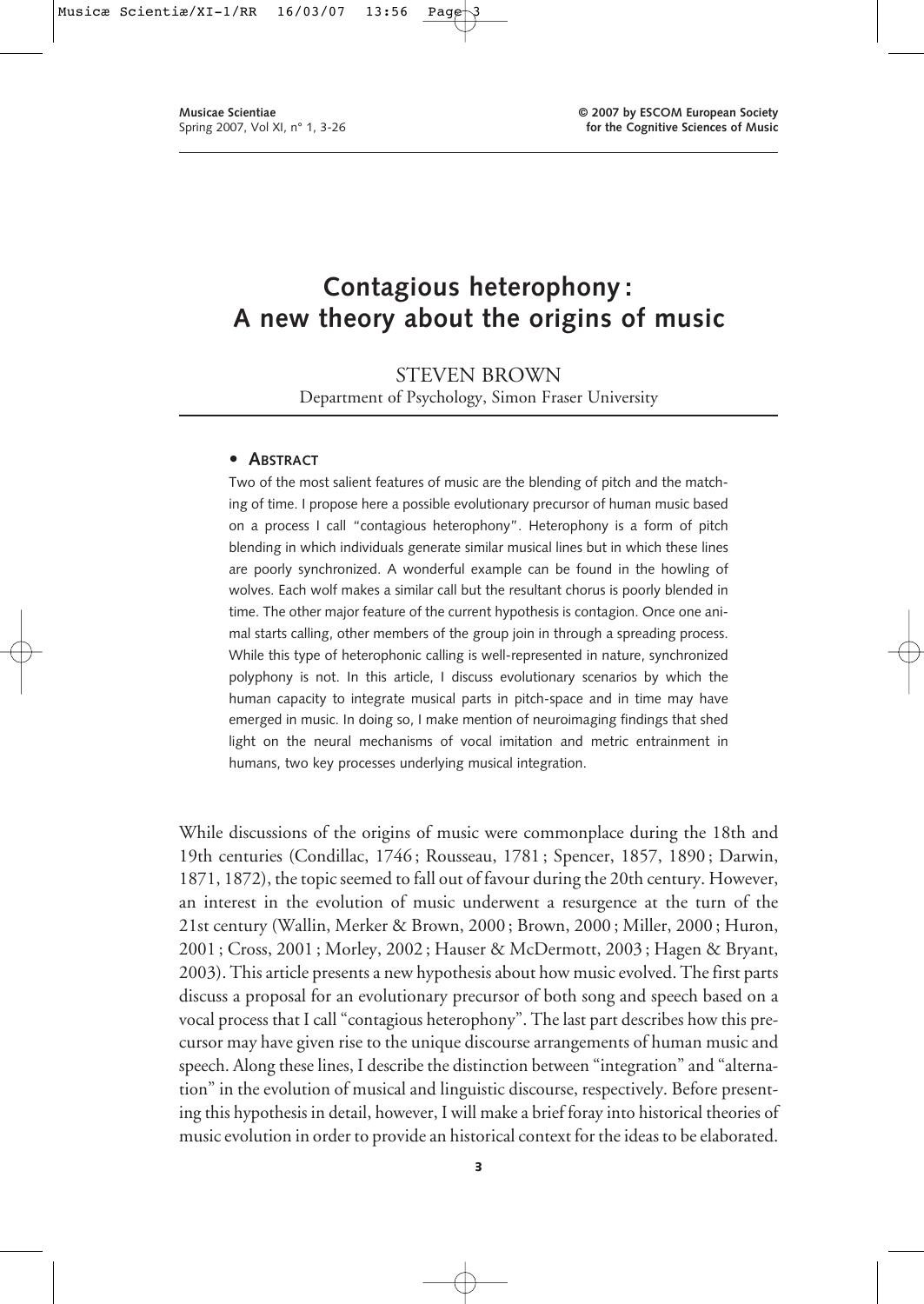#### **"SOUND" VS. "SOUNDING" THEORIES OF HARMONY**

In thinking about acoustic theories of the origins of music in general — and of harmony in particular — we can distinguish two general classes of models. I will refer to these as the "sound" and "sounding" theories of harmony. The "sound" theory can be traced back to Jean-Philippe Rameau (*e.g*., 1722) and his classic theory of the *corps sonore*, or resonating body. Rameau put forward a theory that was considered in its day to be no less of a revolution for music theory than were Newton's laws for physics. Rameau's idea was that when objects are set into vibration, such as through the plucking a violin string, not only is there a principal vibration of the object at the frequency that we perceive phenomenally as the pitch of the sound, but there is also a series of vibrations, called harmonics or overtones, that occur simultaneous with the principal vibration. These harmonics occur at frequencies that are integer multiples of the fundamental frequency. According to Rameau's view, then, *harmonics* are the source of harmony. Rameau saw harmony as being an intrinsic feature of sound itself, and therefore the primary feature of music, from which all the other musical features were derived. Psychoacoustic and physiological theories from Helmholtz onward have looked to the harmonic series as a physical foundation for the origins of the musical intervals and the perception of consonance in music (*e.g.*, Tramo, Cariani, Delgutte & Braida, 2001).

There are problems with this view despite its reductionistic appeal. The theory of the *corps sonore* is an acoustic theory that applies to all physical objects with minimal specificity for music. Every object, for example a wine glass, when set into vibration will generate a series of resonant frequencies not terribly different from those of a conventional musical instrument (and in fact the "glass harmonica" is a musical instrument based on such principles). But at a more fundamental level, I suggest that the origins of music are not to be found in sound-*perception* mechanisms but rather in sound-*generation* mechanisms, and it is here where "sounding" theories come into play. The "sounding" theory of harmony can be seen as having its roots in ideas put forth by Jean-Jacques Rousseau (*e.g.*, 1781) on the importance of melody to the evolution of music. For Rousseau, not only is melody the most essential feature of music but so is *the voice* (Thomas, 1995). For Rousseau, there can be no stronger link than that between music and voice, and this makes music into a quintessentially *communicative* activity, unlike the resonantly-beautiful clang of the wine glass with all its accompanying harmonics. For Rousseau, melody in music has its origins not just in sound but in communication, and more specifically in the vocal expression of emotion: "Melody, by imitating the inflections of the voice, expresses complaints, cries of sadness or of joy, threats, and moans; all the vocal signs of the passions are within its scope" (Rousseau 1781/1998:322). That said, Rousseau did not address the very important question of why human music is in fact so full of acoustic blending, or harmony, as he was so intent on refuting Rameau's claim that harmony was the fundamental element of music (see Thomas [1995] for a discussion of the vociferous rivalry between Rameau and Rousseau).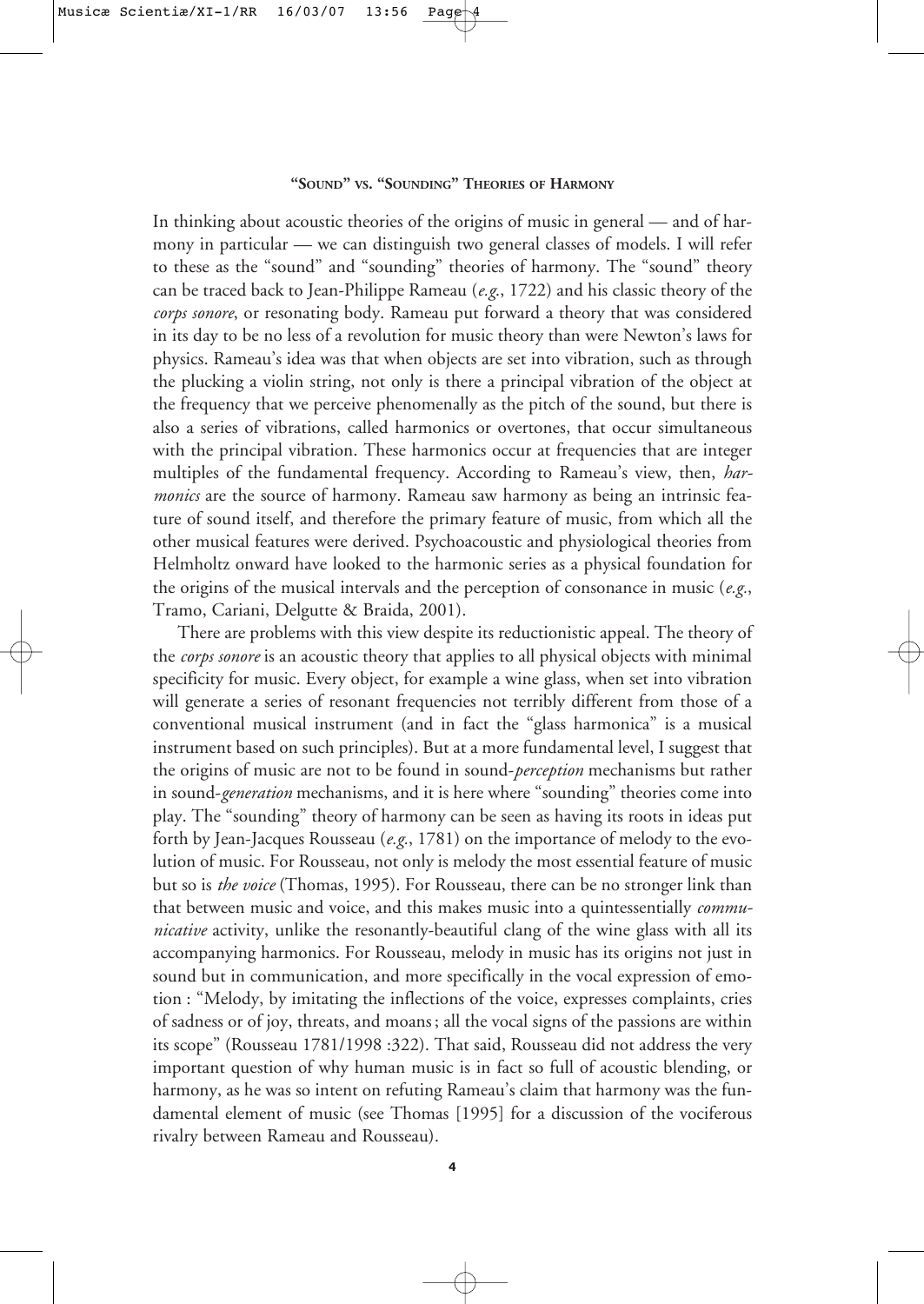I would like to propose a "sounding" theory of harmony that is true to Rousseau's commitment to vocal expression but which goes beyond his exclusive emphasis on solo vocalization. According to this viewpoint, harmony is derived not from the harmonics of vibrating bodies per se but from *the blending of voices*, in other words choral blend. Another way of saying this is that *harmonization* is the source of harmony. True to Rousseau's original ideas about melody, the "sounding" theory of harmony is a vocal theory that applies exclusively to communication sounds produced by animals. It places an emphasis on production processes rather than perceptual processes alone. Throughout this article, I will use the terms "blend" and "chorus" to refer to the collective vocalizations of group-living or pair-bonded species for cooperative purposes. It is this capacity for intentional, cooperative blending that theories of music evolution have to explain. Hence, choral blend in my sense does not refer to a situation of mere overlap or simultaneity but to one in which animals in group-living or pair-bonded species vocalize together with common communicative intent, generally for territorial purposes. By this definition, the "dawn chorus" of birds — in which birds from multiple species sing simultaneously and in which multiple males from a single species compete with one another to be heard by potential mates — does not qualify as an example of choral blend but merely one of simultaneity. Likewise, a group of several hundred people on the floor of the New York Stock Exchange screaming out stock bids at the same time does not qualify as a reasonable example of a chorus in humans. Indiscriminate use of the "chorus" concept in ethology has created many problems for those interested in music origins. In this article, I reserve use of the words "chorus" and "blend" to refer to the collective, cooperative, group-level blending processes that occur in human choruses. Simultaneity, and even synchrony, is not sufficient.

One of the strongest arguments for giving priority to production over perception in the evolution of human musical communication is the observation that the auditory organs/pathways of humans and chimpanzees show strong similarity but that the vocal pathways show profound differences, permitting, on the one hand, a species capable of song and articulate speech, and on the other, a species incapable of either one. While peripheral changes such as descent of the larynx have been frequently cited as critical factors in this evolution (Lieberman, Klatt & Wilson, 1969), nervous-system changes are now recognized as being equally significant (Fitch, 2000). For example, the primary motor cortex is a critical mediator of voluntary vocalization in humans. Bilateral lesions of the primary motor cortex or the associated corticobulbar pathway lead to debilitating motor speech disorders, known collectively as pseudobulbar palsy or spastic dysarthria (Murphy, 2005). In addition, transient lesions of the motor cortex by means of transcranial magnetic stimulation can lead to severe speech disruption and even total speech arrest (Epstein, Meador, Loring, Wright, Weissmann, Sheppard, Lah, Puhalovich, Gaitan & Levy, 1999; Stewart, Walsh, Frith & Rothwell, 2001). For non-human primates, there is no evidence that the primary motor cortex is involved in vocalization at all, as lesions here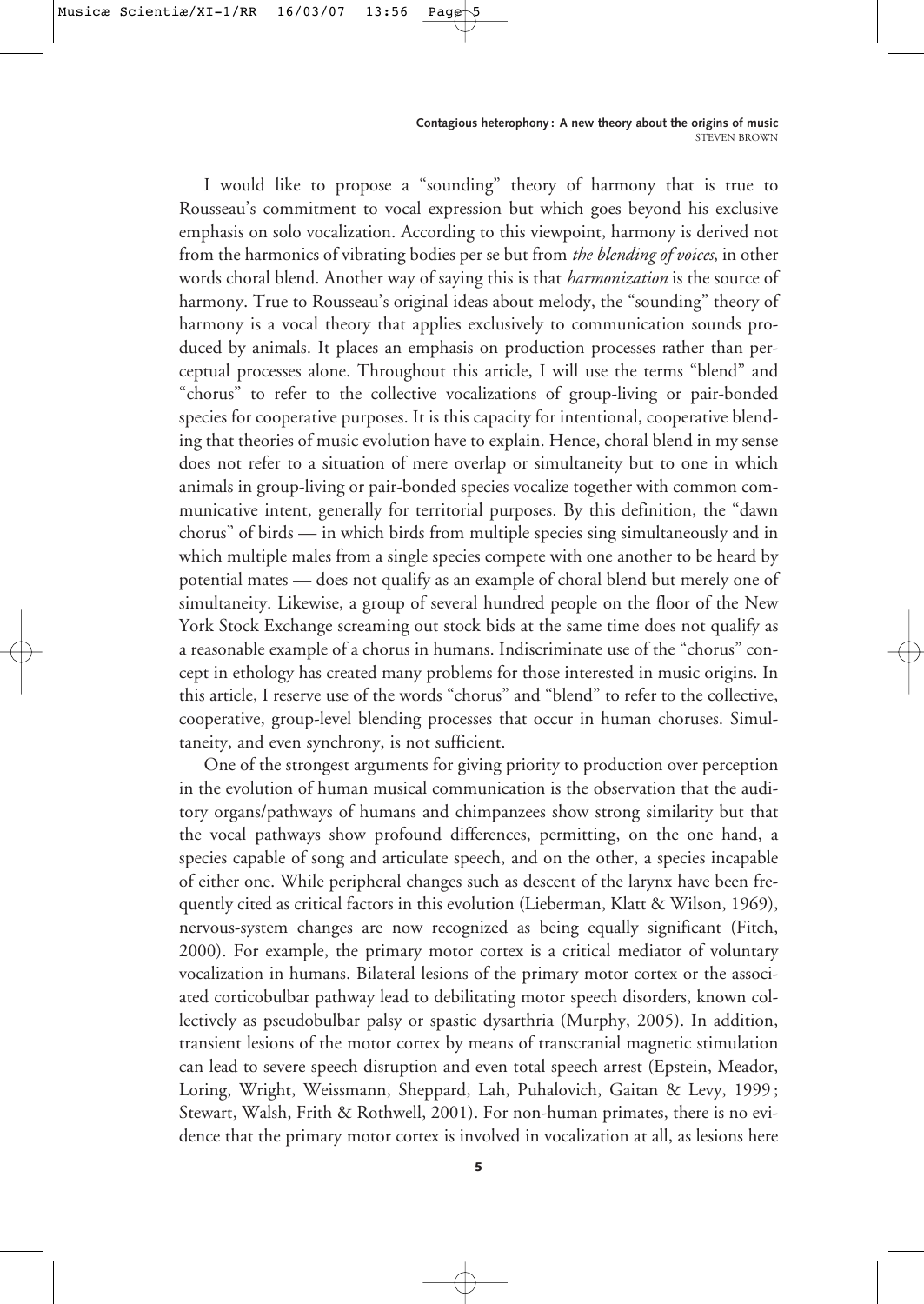do not affect the production of calls (Kirzinger & Jürgens, 1982). Moreover, while humans are thought to have a direct neural projection from the primary motor cortex to the nucleus ambiguus — the major brainstem centre for the control of phonation — nonhuman primates lack a direct connection (Jürgens, 1992; Simonyan & Jürgens, 2003). Perhaps most importantly, a major fiber pathway in humans connects the auditory association cortex of the superior temporal lobe with the vocalplanning centres of the inferior frontal lobe (Catani, Howard, Pajevic & Jones, 2002), thereby creating the neural underpinnings for vocal imitation. The details of this connectivity in the monkey are still being debated, as it is unclear if the ventral prefrontal areas receiving auditory input are at all vocal areas (but see Petrides and Pandya, 2001). The main behavioural outcome of these species differences is that no primate except the human is capable of phonatory vocal learning (Egnor & Hauser, 2004) such as that underlying the acquisition of song and speech through vocal imitation. Interestingly, the observation of "call convergence" in male chimpanzees (Mitani & Gros-Louis, 1998) — in which the chorus calls of animals having the strongest social bonds converge in acoustic structure — reveals a kind of adult-stage vocal plasticity that might be a phylogenetic precursor to vocal imitation in humans.

One offshoot of the sounding theory of harmony is the idea that the capacity to perceive and produce harmony is essentially contained within a melodic system rather than within a specific and dissociable harmony module. I have proposed that the human capacities for melody and harmony co-evolved as a single neural system (see Brown, Parsons, Martinez, Hodges & Fox, 2004). This view tends to lean on the side of Rousseau in saying that harmony is derived from (or contained within) a basic melodic system, and a vocal one at that. This is attested to by the fact that the principal form of pitch blending in world musics is not homophony (*i.e.*, the musical texture in which all voices move more or less together, as in Western chordal music), but instead multi-layered polyphony, in which short melodic motifs are woven together in an interlocking fashion. Perhaps the best-described examples of this are the complex polyphonic choruses and instrumental ensembles of the Pygmies of central Africa (Arom, 1991). Thus, it is not unreasonable to speculate that the human harmony system emerged from a basic melodic system in which individual parts were temporally blended with one another following developments in temporal processing (see the discussion of "vertical integration" below). If this were indeed the case, it would reverse the traditional evolutionary progression proposed by Curt Sachs (1943), and argue that polyphony (or at least heterophony) preceded monophony (*i.e.*, the musical texture in which all voices sing the same part) in human history.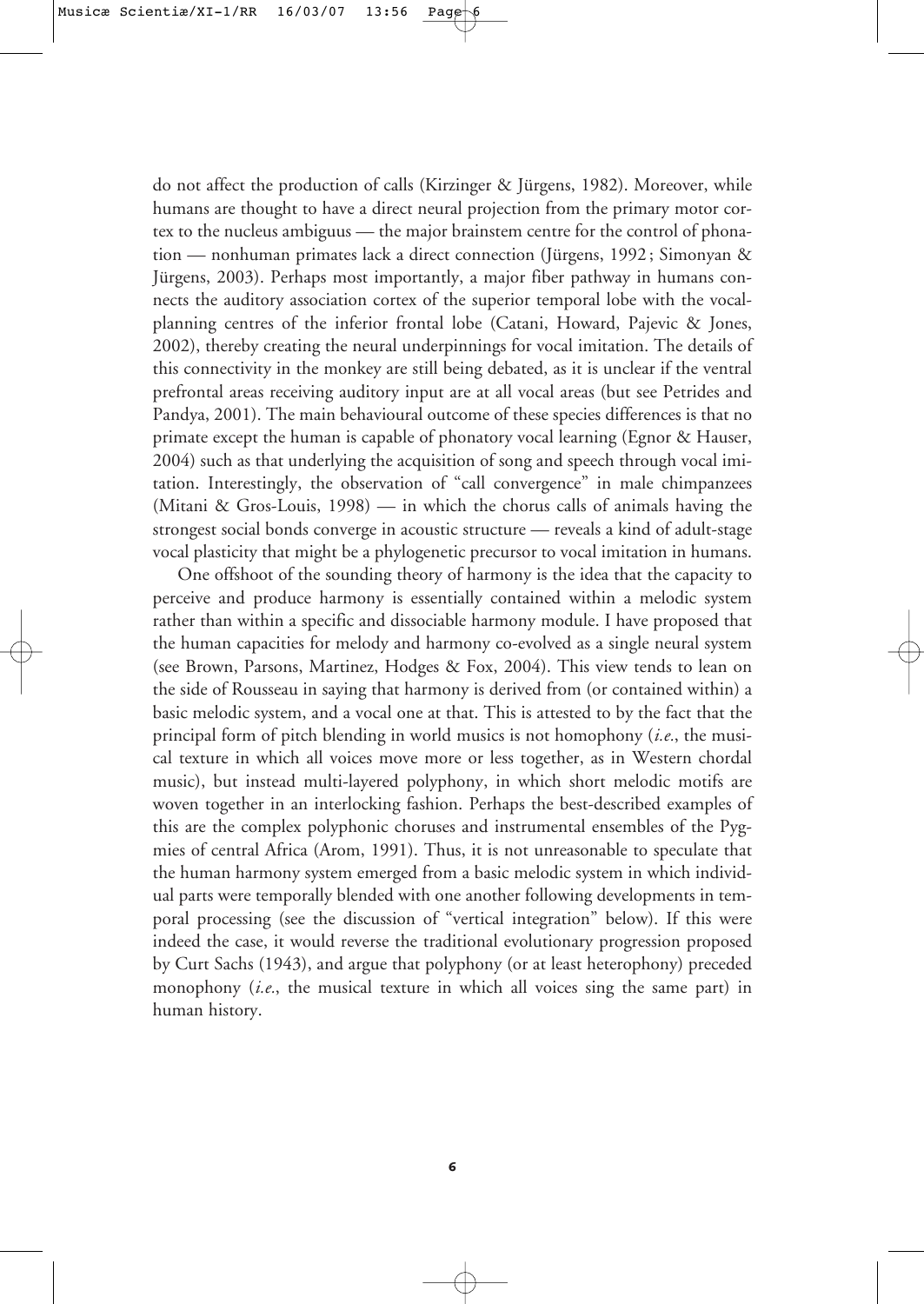#### **CONTAGIOUS HETEROPHONY**

With this commitment to a "sounding" theory of music evolution in mind, I would like to propose a possible evolutionary precursor of human music and speech, one bearing significant similarities to the calling behaviour of a number of contemporary animal species. This precursor is a vocal-blending system based on what I call "contagious heterophony". I define this term as follows: a group vocalization in which each individual produces a variation on a similar kind of call but in which the members of the group call asynchronously; group-wide vocalizing emerges through a sequential process of spreading or contagion. An example of this is found in the howling of wolves. Each wolf makes a similar call but the resultant chorus is poorly blended in time, thereby creating a type of heterophony. We can identify many other examples of such chorusing in nature, including the group roar of howler monkeys, the pant hoot chorus of chimpanzees, the roar of lions, or the heterophonic singing style of humpback whales. The other major feature of the current hypothesis is contagion. Interestingly, contagion is a prominent feature of all of the examples of heterophonic vocalizing just mentioned. Once one animal starts calling, other members of the group join in through a spreading process. Harrington (1989) has analyzed the process of chorus howling by packs of wolves in the wild. That wolf howling is a contagious process is suggested by the finding that, while chorusing often begins with a solo howl, entry of other wolves into the chorus "is accelerated rather than paced at a relatively constant rate" (Harrington, 1989:124). This is demonstrated in Figure 1a, which shows that the time interval of entry of wolves into the chorus gets successively shorter. The end result of this successive addition of parts to the chorus is an increase of texture and a filling of acoustic space, as shown clearly in the continuous sonogram in Figure 1b. As Harrington (1989) has shown, howls become shorter, higher, and more frequency-modulated as the chorus progresses. There is a great increase in spectral variation as chorus proceeds, making the wolf chorus into a kind of jam session.

The concept of contagious heterophony can be seen as providing important insights into the nature of music. First, a system based on contagious heterophony places music firmly within the domain of group vocalization from its origin. This jibes well with more than a century's worth of ethnomusicological research showing that music is, in its most basic sense, a means of group communication (Merriam, 1966, Dissanayake, 2000), one that is useful in solidifying social groups (Brown, 2000; Hagen & Bryant, 2003). Likewise, most of the animal forms of contagious heterophony mentioned above are thought to play important roles in group function, including territory maintenance, group identity, and social cohesion. This is especially well-established for duetting species, where chorusing provides an important means of marking territories acoustically and maintaining pair bonds (*e.g.*, gibbons [Geissmann, 2000], indris [Pollock, 1986], Australian magpies [Brown & Farabaugh, 1991]). Second, we can see the origins of basic tonal systems in these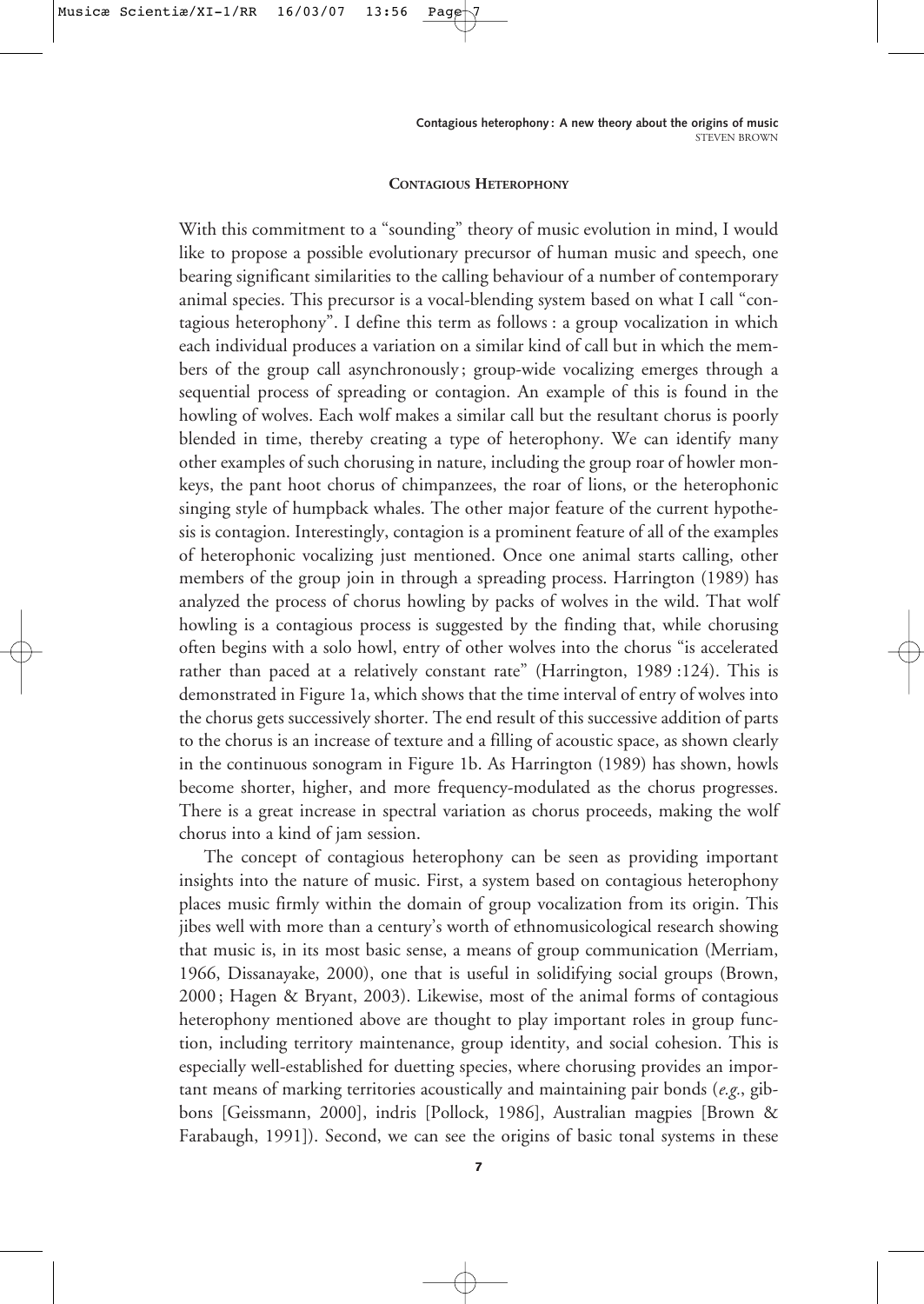

#### *Figure 1.*

*Wolf chorusing.* A. *The time of entry of successive individual wolves at the beginning of each chorus is shown. Interval duration is the time in seconds between the beginning of successive howls in a chorus. Interval 1 is the period between the first and second howls in a chorus, interval 2 is the period between the second and third howls, and so on.* **B.** Continuous *sonogram of a wolf chorus, which begins in the upper frame and runs down, left to right, through each successive frame. Notice the increase in frequency modulation as the chorus progresses. Reprinted from Harrington (1989) with permission of the author.*

calls. Wolf howls generally begin with a simple ascending interval towards a sustained note — often a fifth or sixth — followed by several chromatically-descending portamentos. While lacking the melodic complexity of whale song or some elaborate forms of birdsong, such calls do provide elements of simple tonality. Third, we can see the rudiments of true, collective blending in such a system, leading ultimately to what might become the capacity for homophony in modern humans. At the times of accelerated entry of multiple wolves into a group chorus and at the point where multiple animals are sustaining howl-notes simultaneously, this overlapping of parts provides what is perhaps the best analogue of a musical chord in animals. It is interesting to consider the territorial consequences of such cooperative and complex blending. Harrington (1989) has pointed to a kind of "Beau Geste effect" of wolf chorusing in which complex blending can lead to a strong overestimation of group size (at least by human listeners), thereby enhancing the territorial function of howl-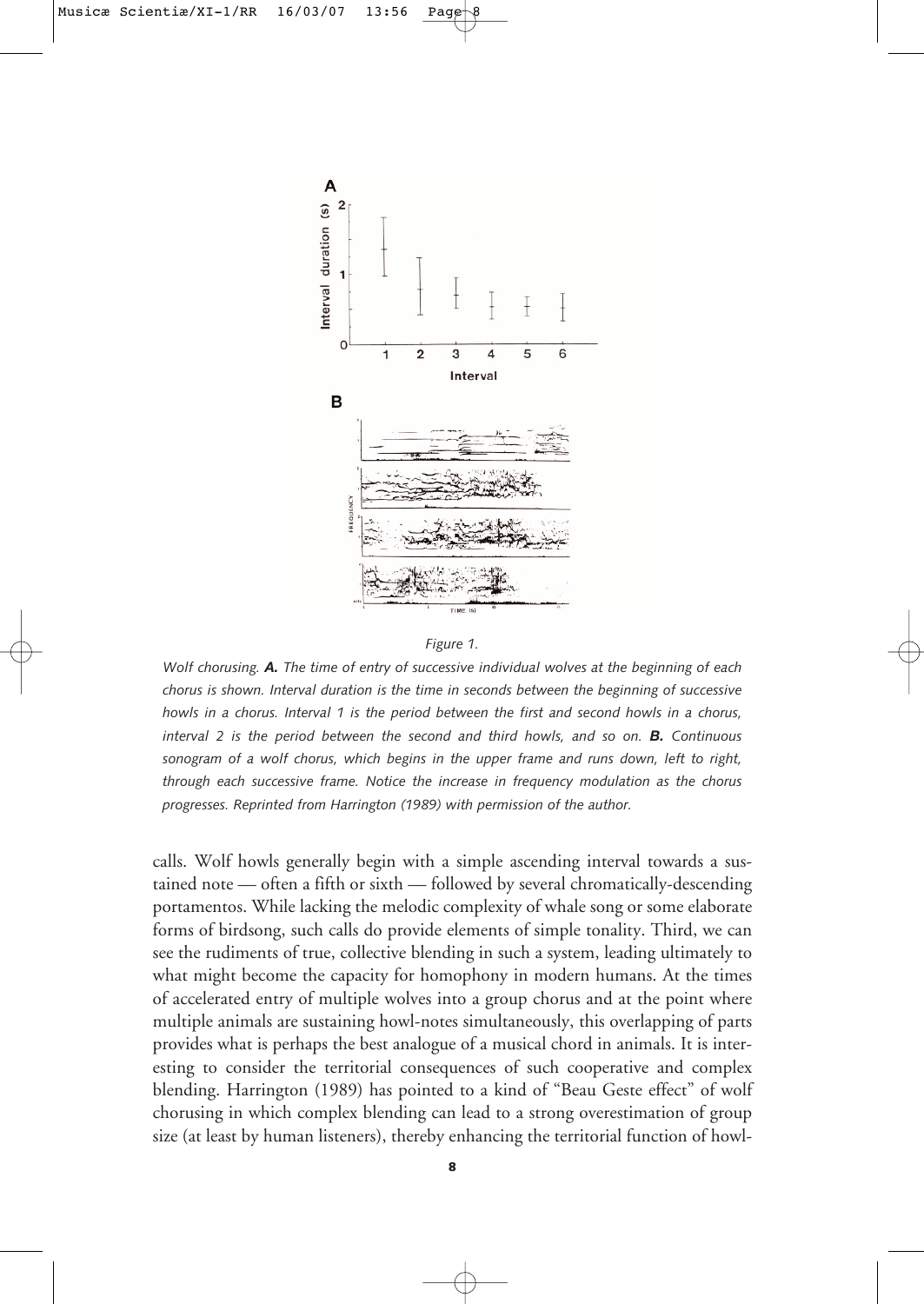ing. Fourth, the fact that all members of a group performing these contagiously-heterophonic vocalizations create quite similar calls means that acoustic complexity can evolve out of variations in blending rather than variations in individual calling alone. In other words, small individual repertoires need not impose a constraint on creating group-level complexity. My suspicion is that this point applies equally well to many forms of human music-making. Finally, the role of contagion in such a system provides not only a mechanism by which group participation may come about but also an important clue as to how this kind of system might operate both psychologically and neurally. Contagion is a kind of resonance behaviour in which a common state of group activity is achieved through matching or imitation. Think about when people stand up during the ovation at a concert. A standing ovation is often initiated with just one person getting up. Soon thereafter, everyone in the house is on their feet through a kind of contagious process of imitation. The end result is that all the people in the room have made a change in their state (from sitting to standing), and have achieved a new state of resonance. More to the point of vocalization, the declamatory recitation of slogans at political rallies or the singing of songs at sporting events often occurs in a contagious fashion, with a few initiators spurring on a large number of followers. Along similar lines, the singing of "Happy Birthday" at a party is often initiated by a single leader and key-setter, in response to whom people spontaneously converge on a given set of pitches. Those who cannot match these pitches with their voice are said to be tone deaf.

To sum up, I argue that a vocal system based on contagious heterophony provides a reasonable precursor for the systems that will become both song and speech in modern humans. Interestingly, Geissmann (2002) argued that duetting is an ancestral trait for gibbons and that solo singing evolved secondarily through an abandonment of duetting in those species that have exclusively solo calling. In like form, I suggest that group calling may have been an ancestral trait of humans. But how did music evolve from the kind of heterophonic precursor that I have proposed? In other words, how do we go from a system of asynchronous blending (such as wolf howling) to a system of tightly-coordinated blending such as that which occurs, for example, in musical polyphony? What I would like to propose is that the route from contagious heterophony to human communication followed at least two complementary paths, as shown in Figure 2: 1) vertical *integration*, in which well-blended, temporally-aligned performance styles arise (*i.e*., monophony, homophony, polyphony), and 2) horizontal *alternation*, in which well-timed but alternating vocalization processes arise (typical of human speech). A useful example to consider is monophonic singing, such as the singing of "Happy Birthday" mentioned in the last paragraph. At least two skills are necessary for monophonic singing to occur in a group of individuals: first, an ability to match pitch; second, an ability to match event-onsets in time. This highlights the related concepts of *vocal imitation* and *metric entrainment*, which will be addressed in sequence in the following two sections.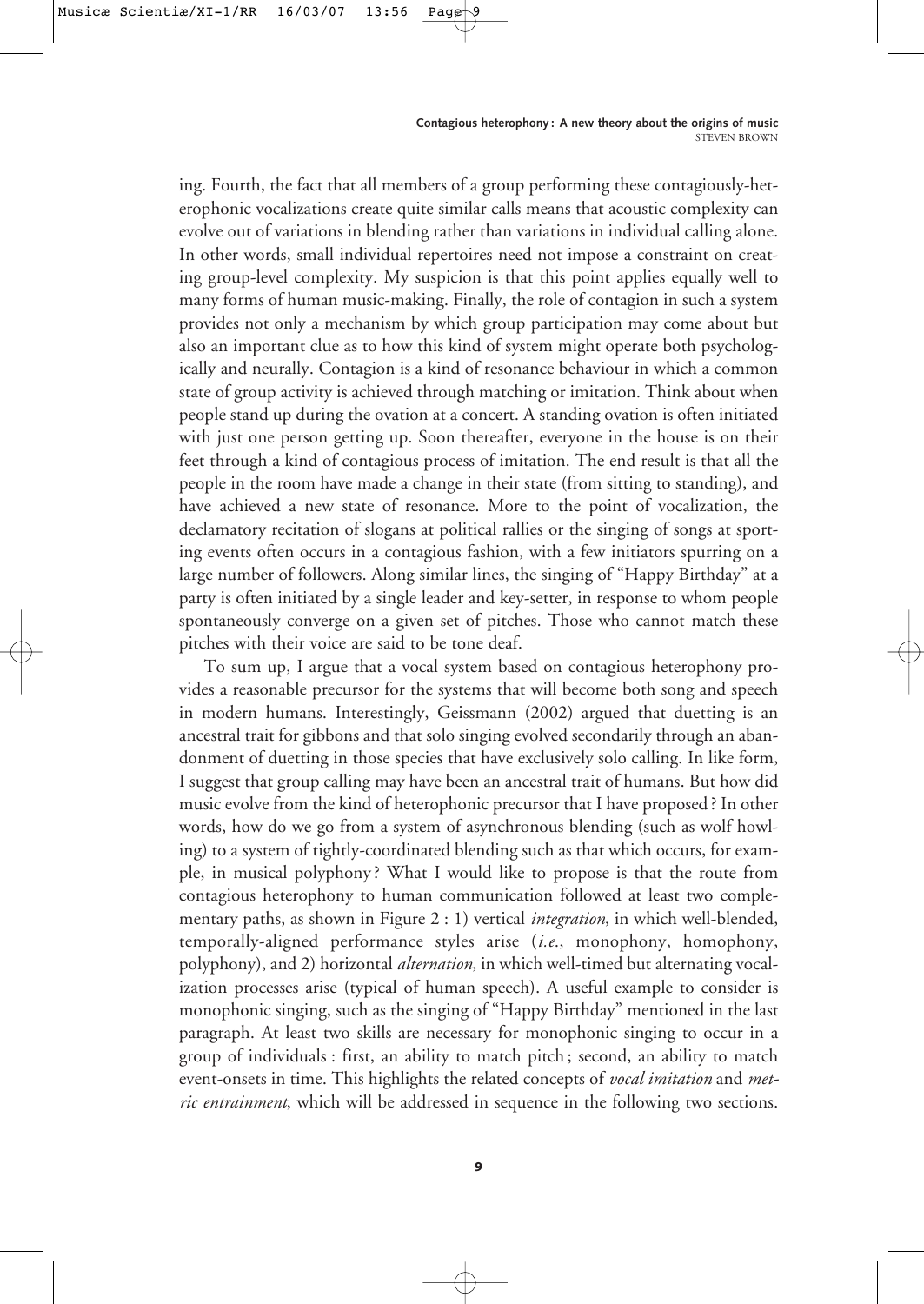





*The distinction between integration and alternation. An evolutionary progression is shown in which a vocal precursor based contagious heterophony emerges into an integrated form of vocalization (such as is found in much music) or an alternating form of vocalization (as is found in most forms of speech). For integration, three sets of integrated parts are shown in sequence in order to demonstrate rhythmic organization in time.*

## **VOCAL IMITATION: PITCH MATCHING**

Although most vertebrates have the capacity to vocalize, very few species have the ability to imitate sounds vocally. Among the principal exceptions are songbirds, humpback whales, and human beings (Janik & Slater, 1997, 2000). Vocal imitation in humans is important not only for the establishment of large and flexible acoustic repertoires in speech (*e.g.*, phonemes, syllables) and music (*e.g.*, pitch sets) but also for the ability to precisely mimic linguistic, musical or environmental sounds in real time, as is important in the learning of novel melodies. It is now well-established that vocal imitation during human development provides a foundation for the acquisition of communication sounds, such as speech phonemes, intonational melodies, and musical pitches (Poulson, Kymissis, Reeve, Andreators & Reeve, 1991; Kuhl & Meltzoff, 1996; Papousek, 1996; Studdert-Kennedy, 2000; Trehub, 2001). In other words, vocal learning in humans is imitative, dependent upon interactions with adult role models during critical periods in neurocognitive development. This process involves the ontogenesis of neural pathways that can effectively translate heard communication sounds into motor plans for vocalization.

While the development of these neural pathways in humans is poorly understood, a large database has amassed in the understanding of analogous processes in the songbird brain. This is not the appropriate place to review the avian neurobiology literature, however the major point to get across is the distinction between, on the one hand, a neuromotor system that is necessary for vocalization itself and, on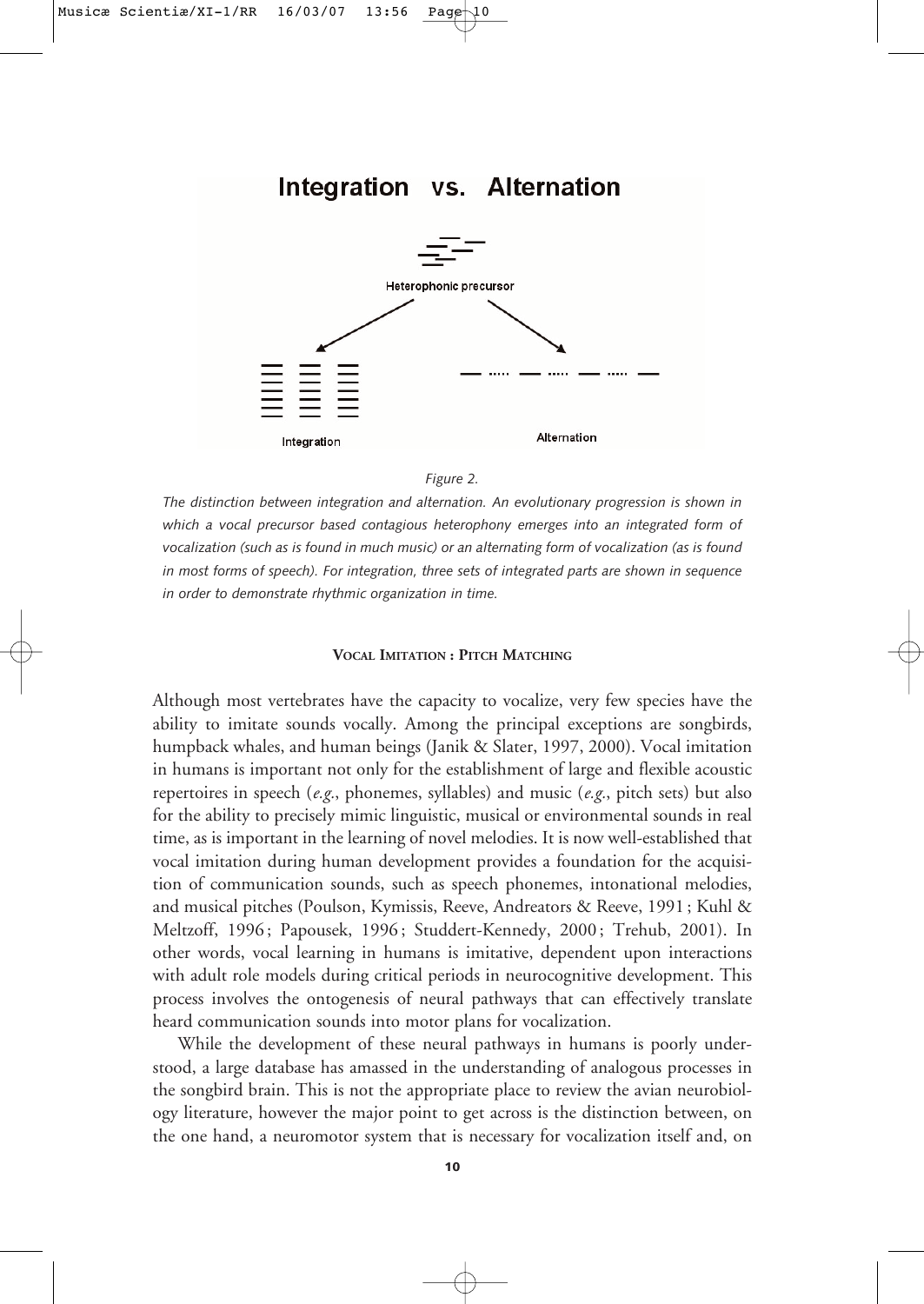the other, a separate system that does not directly control vocalization but which is necessary for vocal imitation. These two systems — which in the songbird are referred to as the posterior and anterior forebrain pathways, respectively — are interconnected with one another but can be functionally dissociated by means of lesions. While lesions to the posterior forebrain pathway subsequent to song development can cause generalized muteness (Simpson & Vicario, 1990), lesions to the anterior forebrain pathway during critical periods in development can effectively knock out the ability of a songbird to acquire its species-specific song patterns without affecting its general ability to vocalize (or hear, for that matter) (Scharff & Nottebohm, 1991; Brainard, 2004). Jarvis (2004) pointed out that this two-pathway system in the bird has striking analogies to a similar arrangement in the human brain, where the primary motor cortex is akin to the posterior forebrain pathway involved in direct vocal control, and the premotor cortex (such as Broca's area) is akin to the anterior forebrain pathway involved in vocal imitation. Hence, in both humans and songbirds, vocal imitation may be mediated by a part of the brain that is distinct from that involved in direct vocal control. One prediction is that such an area, unlike the direct motor pathway, should receive inputs from auditory areas, as seems to be well-established for Broca's area in humans.

Beyond this requirement for vocal imitation during song and speech development is the retention of this capacity throughout the life span. Humans are consummate vocal imitators (Skoyles, 1998). Some people even make a living by vocally shadowing people's speech as a form of entertainment. In experimental settings, people can shadow continuous prose with a mere 70 millisecond (msec) delay (Bailly, 2002; see also Marslen-Wilson, 1973 and Porter & Lubker, 1980 for reports of longer latencies). Such a latency is significantly faster than any kind of reaction time seen with manual responses, thereby suggesting a highly direct connection between audition and vocal production. The human ability to vocally imitate can sometimes become overactive in certain clinical conditions. One such condition is echolalia, which can be defined as the "unsolicited repetition of another's utterances" (Murphy, 2005:359). It is a prominent feature of autism and Tourette's syndrome, as well as several neurodegenerative conditions (Schuler, 1979). Spontaneous echolalic imitation can occur with a delay of only 270 msec from the offset of a stimulus (Fay and Coleman, 1977).

Imitation also plays an important role in traditional forms of musical performance throughout the world. Two well-described examples of this are the "lift-up-over sounding" style of out-of-phase singing (called *dulugu ganalan*) of the Kaluli people of the southern highlands of Papua New Guinea (Feld, 1994), and the vocal "throat games" (called *katajjaq*) of the Inuit people of Canada wherein one person imitates the sounds of another while standing nearly mouth to mouth with that person (Nattiez, 1999). In jazz as well as pop music, there are traditions of on-stage "imitation rituals" in which musicians do alternating improvisations *à deux* (on different instruments with different timbres), with one player improvising a line and the other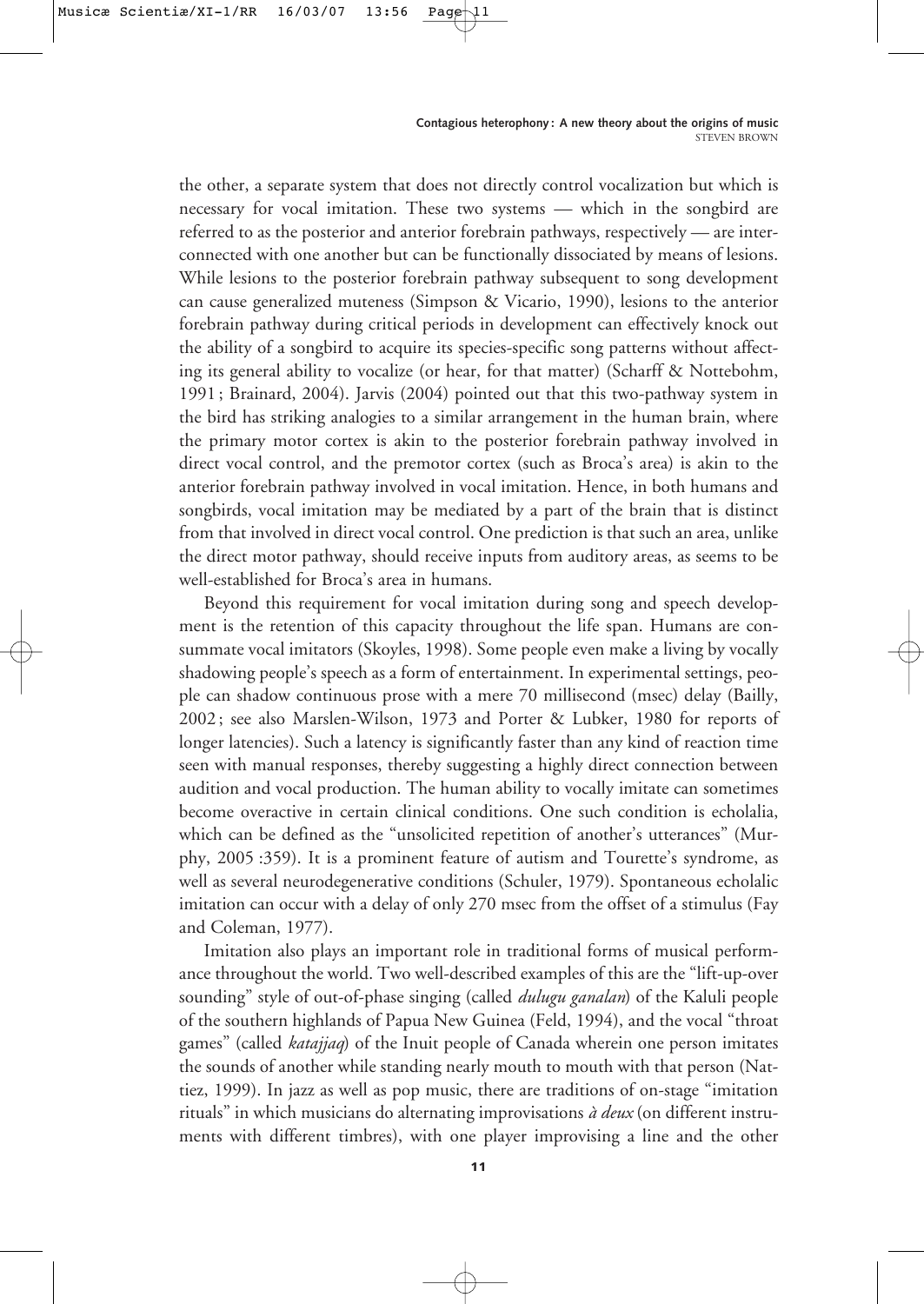repeating it (identically, or with somewhat different phrasing, such as with grace notes or with a coda attached). I would also mention anecdotally that vocal shadowing plays a large role in choral singing, as there is a strong tendency to listen to the people of your voice (baritones in my case) singing next to you. This can be beneficial if you are uncertain about the notes, but it can also be detrimental if someone of your voice makes errors, as there is a tendency to fall prey to these errors. Finally, tone deafness represents an impaired ability to match pitch with the voice. Like many other developmental and acquired disorders of the voice, tone deafness is much more prevalent in males than in females (Howard and Angus, 1998). There are suggestions that tone deafness may be congenital (Ayotte, Peretz & Hyde, 2002; Peretz, Ayotte, Zatorre, Mehler, Ahad, Penhune & Jutras, 2002) and may thus have a genetic basis (Kalmus & Fry, 1980; Drayna et al., 2001). However, alternate interpretations are equally plausible, including the necessity for musical exposure and vocal practice during a critical period in childhood brain development. Vocal pitch matching, like absolute pitch perception, might be a use-it-or-lose-it skill. While I know of no published ethnographic analyses of tone deafness, my suspicion is that this trait will be found most prominently in people who were not sung to and who were not encouraged to sing as children.

A system of "mirror neurons" in the brain is thought to provide one explanation for the existence of imitative behaviours such as pitch matching. Mirror neurons are a class of cells, first discovered in the hand-controlling region of the premotor cortex of the Rhesus monkey, that fire not only during object-directed hand movements per se but during *observation* of the same type of hand movements by another organism. A mirror system is essentially an observation/execution matching system (Rizzolatti, Fadiga, Gallese & Fogassi, 1996; Rizzolatti, Fadiga, Fogassi & Gallese, 1999). In the writings of Rizzolatti and his colleagues, the focus of such a system has generally been on visuomanual matching. However, I believe that a strong case can be made for the idea that such a system would be the ideal foundation for *audiovocal* matching functions such as song and speech. An interesting feature of the mirror-neuron theory of resonance behaviours is the role assigned to Broca's area in the resonance system. Broca's area is a part of the inferior frontal lobe of the brain that for more than a century has been thought to play a critical role in speech production. Rizzolatti & Arbib (1998) pointed out that the region of monkey brain first shown to contain mirror neurons is the homologue of Broca's area in the human. They thus argued that Broca's area in the human evolved from a premotor system involved in gestural communication. In support of this, Iacoboni, Woods, Brass, Bekkering, Mazziotta & Rizzolatti (1999), in a brain imaging study, showed that the frontal operculum (*i.e.*, the lower part of Broca's area) was active when subjects had to observe and then imitate finger movements.

My colleagues and I have carried out brain imaging experiments that provide insight into the role of this brain area for imitative song production (Brown et al., 2004). Among the vocal tasks that subjects performed in this study was a melody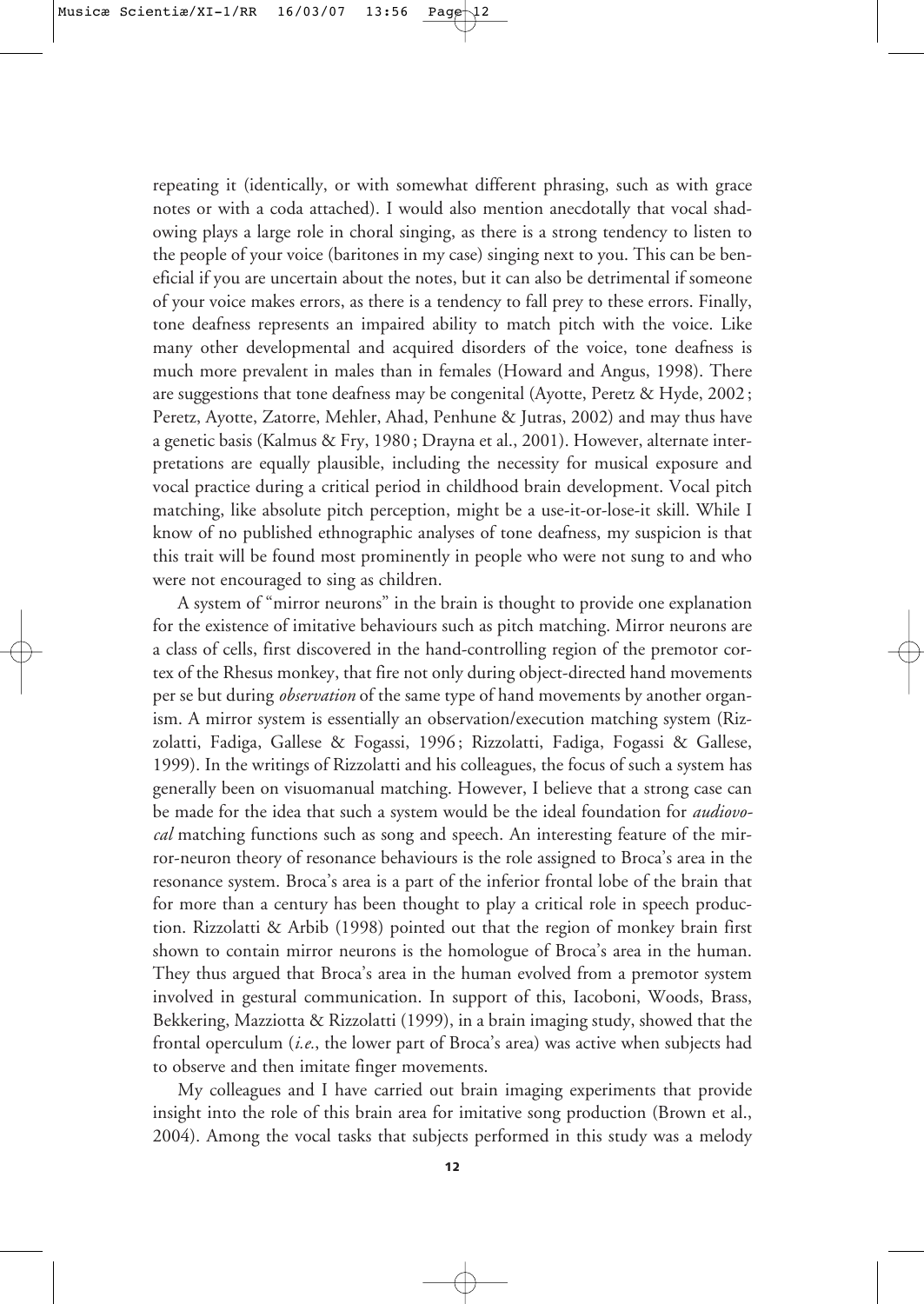repetition task in which they listened to a series of unfamiliar, tonal, monophonic melodies, and had to sing back each one after it was played. Each melody was six seconds in duration, followed by a six-second period for response generation. The results of this study clearly showed that the frontal operculum was activated bilaterally for this task. (Many other brain areas were activated as well, but they are more related to fundamental auditory and vocalization processes). It is tempting to speculate that this part of Broca's area is specialized for *template-matching* processes that underlie pitch imitation. And in fact, another feature that makes the notion of template matching important from a neurobiological standpoint is the parallel activation of this vocal-planning area during perceptual tasks in which there is no vocalization. Template matching is clearly an essential process in performing discrimination tasks, and a large number of studies have demonstrated that the frontal operculum is active during perceptual discrimination tasks for music, including pitch discrimination (Zatorre, Evans & Meyer, 1994; Griffiths, Johnsrude, Dean & Green, 1999; Zatorre & Binder, 2000), chord discrimination (Maess, Koelsch, Gunter, & Friederici, 2001), duration discrimination (Griffiths et al., 1999), time-interval discrimination (Rao, Mayer & Harrington, 2001), discrimination for chords, keys and timbres (Koelsch, Gunter, Cramon, Zysset, Lohmann & Friederici, 2002), and discrimination of errors in melody and harmony during score reading (Parsons, 2001). Overall, I propose that a mirror function for Broca's area can provide as much enlightenment for imitative audiovocal processes underlying music and speech as it does for visuomanual matching processes underlying a proposed gestural origin for language (Rizzolatti & Arbib, 1998). This might suggest that the song system of the human brain evolved from a vocalization system based on imitation, perhaps one derived from a heterophonic precursor.

One caveat is in order. Mirror neurons were first invoked to explain "action understanding" (rather than direct imitation) by arguing that an understanding of the behaviour of others involves a kind of motor simulation of the same action performed by the self. Behavioural imitation, then, would flow out of such a system for action understanding. Whether this theory turns out to be the correct explanation for imitation or not (Jacob & Jeannerod, 2005), and whether vocal imitation in humans involves mirror neurons or not, we do have to recognize that 1) there must exist some system in the human brain that functions to translate heard sounds into motor targets for phonation and articulation, 2) it operates with incredible speed, and 3) this system is a species-specific trait of humans among primates. Hence, the proposed precursor of music and speech based on contagious heterophony should be thought of as a stereotyped system with a genetically-restricted repertoire of sounds and minimal capacity for direct pitch matching. Humans, then, evolved a capacity for phonatory and articulatory imitation that not only permitted the generation of a rich repertoire of sounds but a tremendous capacity for vocal mimicking throughout the life span. I would argue that the inferior part of Broca's area (the frontal operculum) is one critical component of the system involved in pitch matching during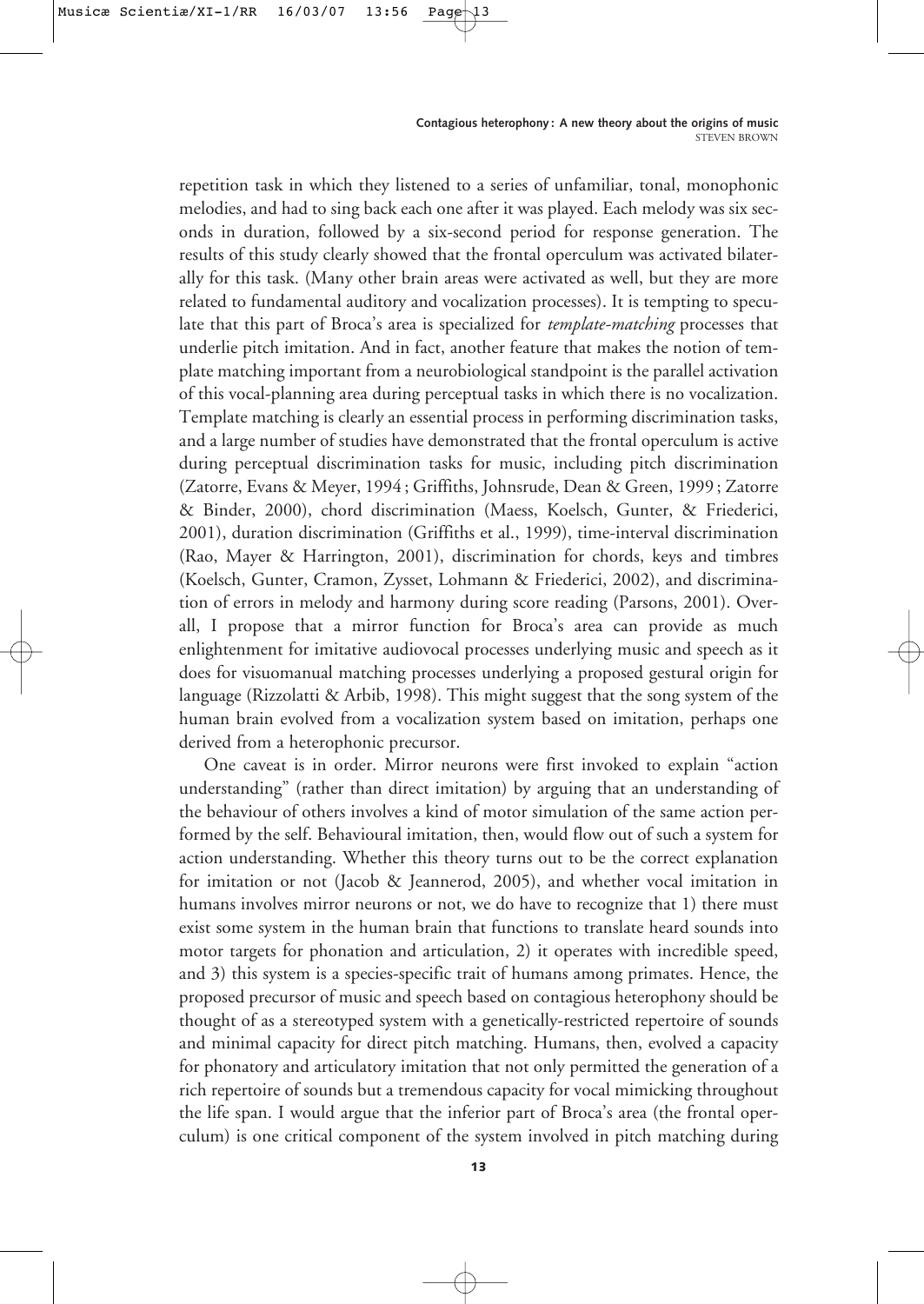vocal imitation, in other words a system that receives information about perceived pitches and generates phonatory targets based on them.

Finally, it is useful to keep in mind a distinction between sequentiality and simultaneity when talking about imitation. In a conventional sense, imitation is about mimicking the action of someone else *after* they have performed an activity, in other words about sequentiality. However, for activities whose motor patterns are established in long-term memory for all participants, such as the singing of "Happy Birthday", imitation may simply involve the convergence of all participants towards the particular pattern initiated by one individual. So while this may be a situation of simultaneity, imitation may be important during the early stage when a pattern, such as a musical key, is being established. Likewise for the shouting of slogans or the singing of songs at a sporting event. Imitation might apply mainly to the triggering and convergence processes.

## **TEMPORAL COORDINATION: INTEGRATION AND ALTERNATION**

While vocal imitation during childhood development is clearly important for acoustic imprinting in both music and speech, vocal imitation during adulthood seems to be more relevant to music than to speech. That is because music often involves an *integration* of parts (such as during monophonic singing) whereas speech generally involves an *alternation* of parts. One of the main proposals of this article is that both types of communication arrangement evolved from a common heterophonic vocalization precursor, one having an imprecise arrangement of parts (Figure 2). The distinctive discourse arrangements of music and speech differ principally in their mechanism of temporal coordination. Simply put, a system of integration requires timing of event *onsets*, where a system of alternation requires timing of event *offsets*. These will be discussed in sequence.

• **Vertical Integration.** The basic problem we encounter in moving from a stage of contagious heterophony to a stage of highly-synchronized monophony, homophony or polyphony is to align beats temporally to create a synchronized output. As mentioned before, the overlap of voices found in heterophonic vocalizations like wolf howling provides features of a blending system but lacks a synchronization of parts, the kind that is found in human chorusing. But, in the same way that monophonic singing of "Happy Birthday" requires a key-setter for pitch matching, it also requires a timekeeper to generate both a rhythm and a tempo. As in the discussion of pitch imitation above, we can think about temporal matching as occurring by means of simultaneity or sequentiality. For example, the learning of novel drum patterns or dance rhythms would be unthinkable without a general capacity for motor imitation. This is the domain of sequentiality. However, entrainment with an existing timekeeper — such as synchronizing one's movements to a drum beat — is the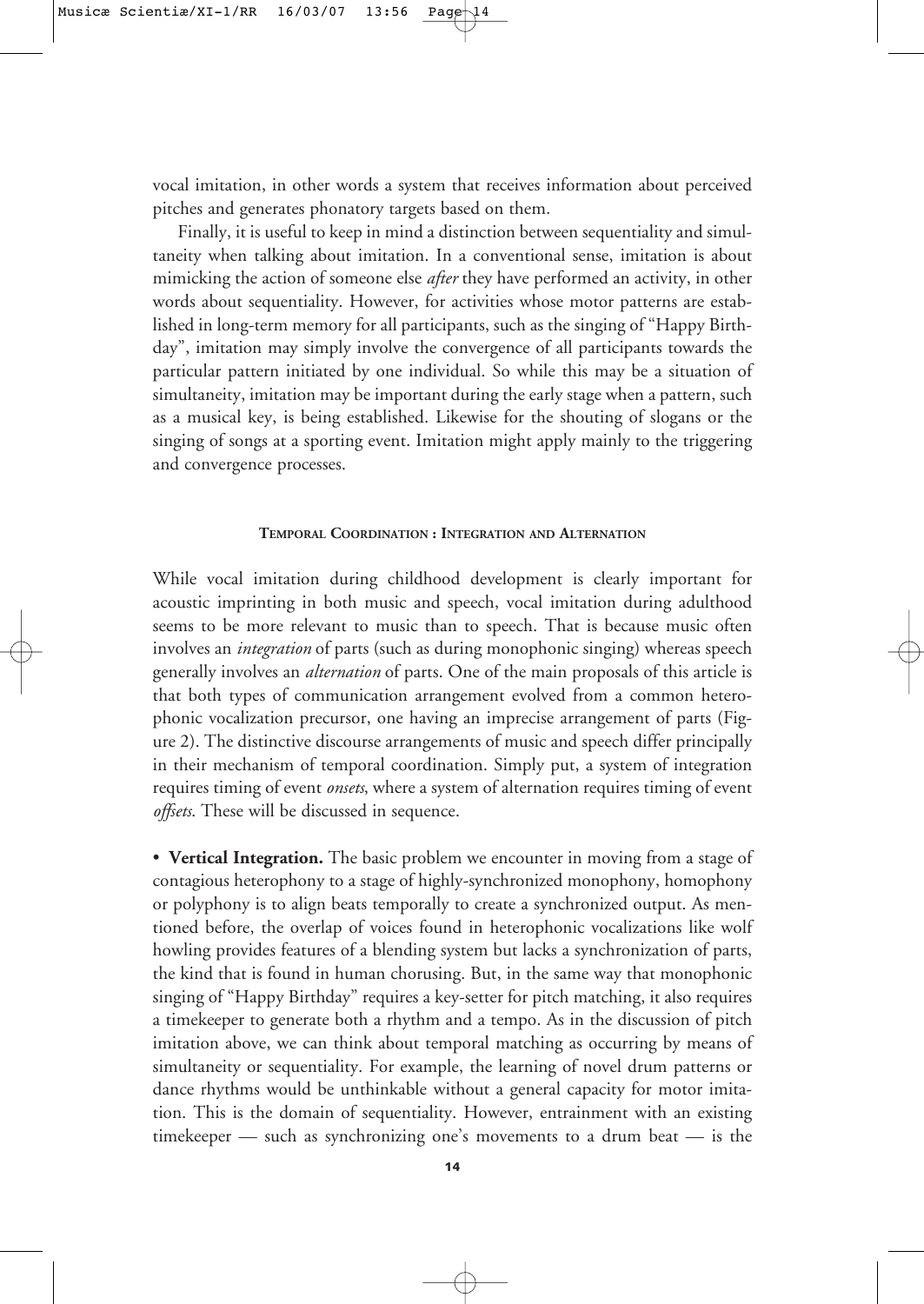domain of simultaneity. Whether entrainment to a beat requires a capacity for imitation in humans is an open question. The one thing that is certain is that this capacity is rare in nature. Among mammals, it appears to be unique to humans, a capacity that no doubt evolved jointly for dance and music.

My colleagues and I have recently investigated the brain areas involved in metric entrainment in the context of dance movement (Brown, Martinez & Parsons, 2006). In this study, subjects moved their feet in a patterned manner along a flat, inclined surface while their brains were being scanned using positron emission tomography. Two of the experimental conditions will be mentioned here, one in which subjects entrained their foot movements to the beat of music, and one in which they moved their feet in a self-paced manner (with no music) at essentially the same tempo. While both tasks engaged nearly identical parts of the motor system for the control of the lower extremity, the entrainment task led to a large increase in activity in the midline of the cerebellum (vermis III), an area that was activated to a lesser extent in the self-paced condition. Importantly, this large increase in cerebellar activity was not due to the presence of music in the entrainment condition, as subtraction of all the brain activity due to music listening alone (as measured in a separate brain scan) did not reduce the intensity of the activation. Hence, the difference was a relatively pure reflection of audiomotor entrainment itself. Whether the vermis of the cerebellum is involved in vocal entrainment as well as body entrainment is not known. In our aforementioned study of vocalization (Brown et al., 2004), there was low-level activation in this region when subjects had to harmonize in synchrony with another musical part (a form of vocal entrainment) but not when subjects had to repeat back melodies (a form of vocal alternation and imitation). At a conceptual level, we would expect a neural timekeeper to be a superordinate entity that works upon multiple types of sensory signals and controls multiple motor effectors, as humans can synchronize their movements to sounds, flashes of light, taps on the skin, etc., and can entrain movement of almost any body part to these signals. The cerebellar vermis is at least one candidate for a brain area mediating metric entrainment in humans.

It is worth mentioning that synchronous-like calling occurs in certain insect and frog species (Greenfield, 1994; Pollack, 2000), and hence that the neural requirements for integration might be quite minimal. Given this, it seems surprising that integrated calling has not evolved more frequently in the animal world, and that it appears absent even in highly complex vocalisers like songbirds and humpback whales. What this suggests is a dissociation between phonatory imitation and entrainment: 1) phonatory imitation occurs in songbirds and humpback whales in the absence of entrainment; 2) entrainment occurs in insects and frogs in the absence of phonatory imitation; and 3) humans appear to be unique in that they combine phonatory imitation with metric entrainment in their vocalizations. While pitch imitation and entrainment — processes that involve sequentiality and simultaneity, respectively — may require different cognitive processes, it is also possible that they rely jointly on human imitative capacity. Again, it seems quite clear that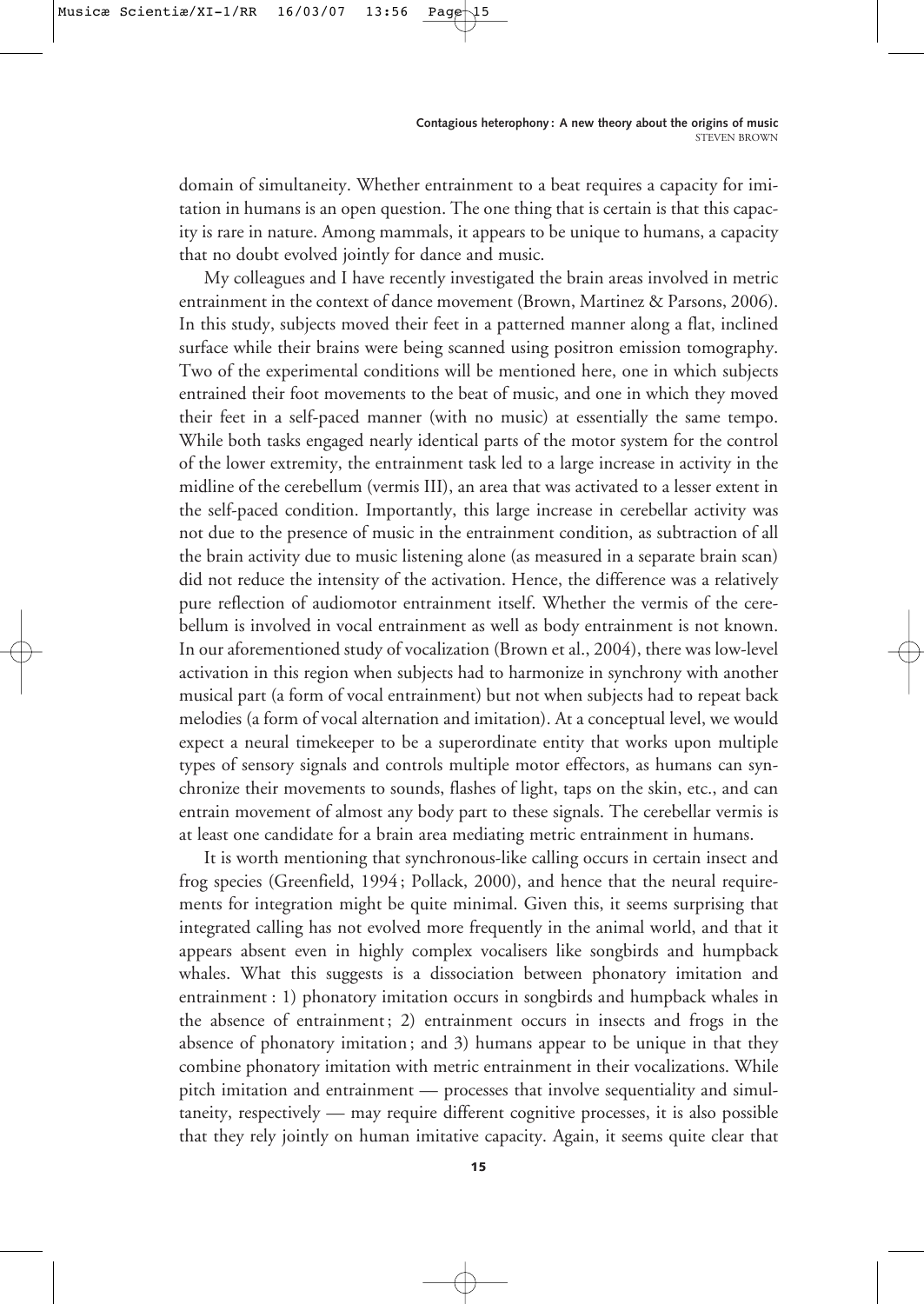Musicæ Scientiæ/XI-1/RR 16/03/07

mimicking temporal patterns in sequence requires a capacity for imitation. Whether synchronization to a beat in real time does as well is something in need of further investigation.

Summing up the ideas about music from the last two sections, we can see that a shift from a precursor system based on heterophonic vocalizing to the modern system of musical integration requires the evolution of at least two key capacities: 1) pitch matching, as mediated in part by the frontal operculum; and 2) entrainment, as mediated in part by the midline of the cerebellum. The frontal operculum may play a role in rhythm processing in addition to pitch imitation, as demonstrated by the previously-mentioned studies showing activation here during discrimination tasks for rhythm and duration. In addition, the cerebellum may play a role in imitation in addition to synchronization, as Penhune, Zatorre & Evans (1997) showed activation in the cerebellum, including the vermis, when subjects had to mimic acoustic rhythmic patterns by means of finger tapping.

Beyond this discussion of fundamental cognitive capacities, I think that music has taken a highly conservative approach to the process of phrase generation. Compared to speech, music has tended to become a simple system based on extensive repetition. Lomax (1968) noted long ago that song was far and away the most redundant of human vocalization systems (see also Richman, 2000). Repetition is certainly one of the most salient features of musical form cross-culturally. Ostinato-based systems such as African polyphony (Arom, 1991) exemplify this process quite nicely. The combination of metric entrainment and phrasal redundancy makes music into a *cyclic* system, in which repetition is found not only in the use of isochronous time intervals but in the redundancy of musical phrases as well. These two processes are critical in establishing integration for music. At the same time, they probably limit the overall information content of music, as the system is oriented toward repetition rather than novelty. From a social standpoint, vertical integration of parts is an ideal device for promoting group-level communication, as the goal of such a process is the creation of a common and coordinated acoustic output. This relatively egalitarian means of musical production permits all participants to have equivalent roles, thereby fostering role symmetry. This is optimal for mediating group cohesion, cooperation and catharsis (Brown, 2000).

• **Horizontal Alternation.** While vertical integration is the quintessential groupmusical device, alternation is the dominant mode of speech discourse, one that is found in many forms of choral music as well, mainly antiphonal and responsorial forms. The principal form of vertically-integrated speech that I know of consists of the chanting of short slogans at political rallies. How do we move from a system of strong simultaneity in the heterophonic precursor to one of true turn-taking, such as that which underlies human conversation? The basic problem that the heterophonic precursor presents is a sense of semantic confusion due to an overlapping of parts, such as when many people speak at the same time. The basic goal of an alternation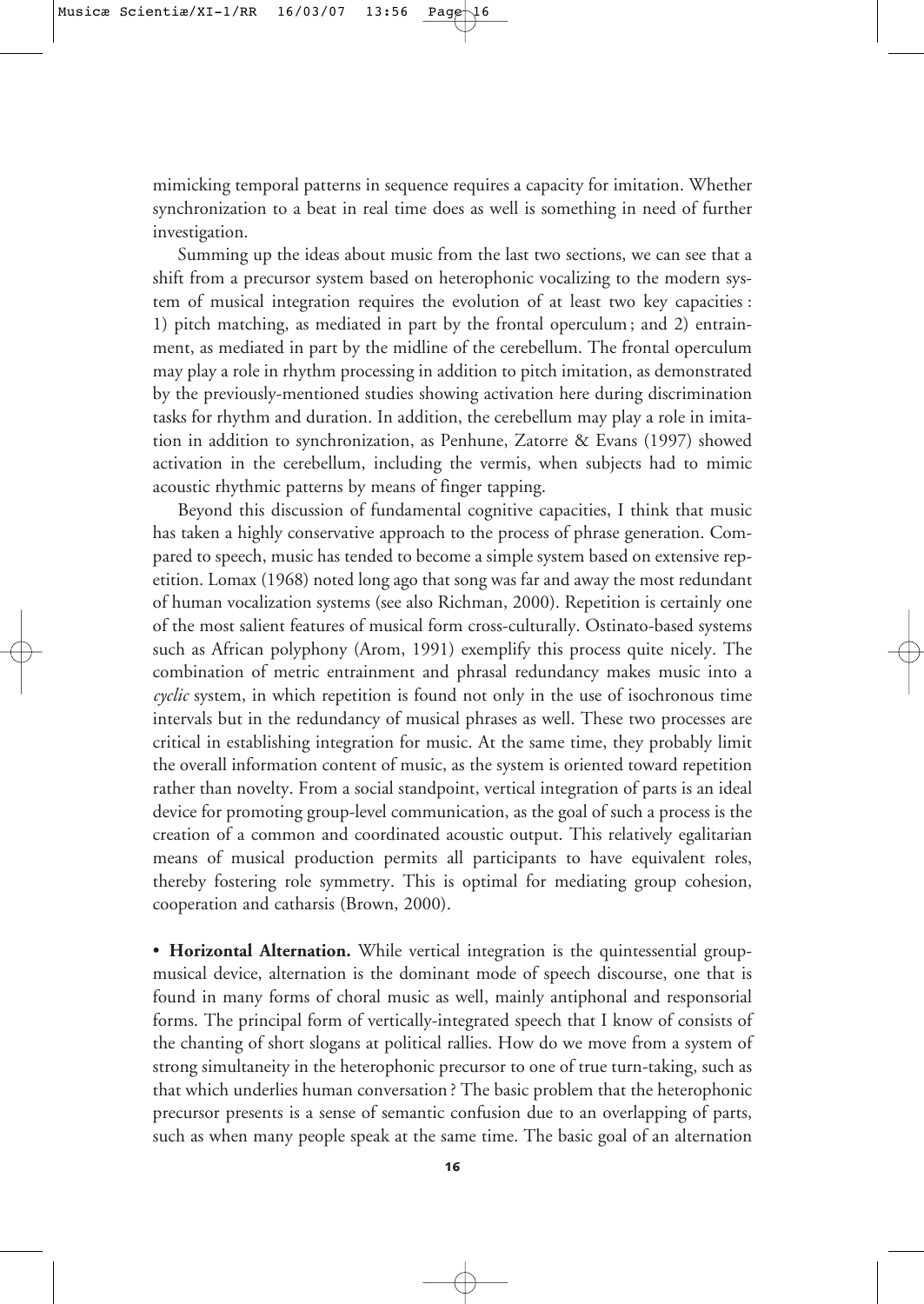system, therefore, is to effect a *segregation of parts* so that overlap is prohibited and alternation becomes the rule for communication. While alternation can occur in many different manners, the optimal means is to have the individual parts abut one another through a process that could be called "stringing". In stringing, not only are the parts sequential and segregated but one part starts just as another one ends so that there is a continuous flow of interaction with minimal gaps or overlap; in other words, coordination is with regard to event offsets. Note that, compared to the cyclic and redundant nature of the integration system, an alternation system is highly linear and generative. Such a system is ideally suited for exchanging information in a way that is inconceivable for a cyclic system based on repetition. As such, it relies strongly on role *asymmetry*, and hence a differentiation of roles, such as that found in the leader/chorus distinction in responsorial musical forms. Again, this diversity of parts is optimal for the exchange of information. Alternation tends to be favoured by dyads, which is the typical social arrangement of human speech. Unfortunately, I do not know of any human neuroimaging studies that have explicitly examined the timing arrangement underlying alternation in either speech or music. Most people would argue that alternation is regulated more by *semantic* considerations than acoustic cues alone. Researchers who perform discourse analysis tend to focus on semantic cues that lead to a trade-off in speaking roles rather than to acoustic signalling cues alone (Yule, 1996). This is unquestionably an area in need of further research. It is interesting to point out that many forms of duetting in animals involve basic processes of alternation (*e.g*., Australian magpies, Brown & Farabaugh, 1991). Geissman's (2002) proposal — following Wickler and Seibt (1982) — that alternation in gibbon duetting may have arisen through a process called "song splitting", in which a song common to both sexes became divided up between two mated partners, is one reasonable mechanism by which alternation might have evolved in humans, a mechanism completely compatible with my heterophonic precursor model.

Figure 3 presents a proposal of the three major routes that were taken from the precursor system based on contagious heterophony to the contemporary forms of human vocal communication, pointing out that the integration system (labelled 1) is one of pitch blending, metric entrainment, redundancy, groupishness, social cohesion and role symmetry, while the alternation system (labelled 3) is one of segregation, stringing, generativity, dyads, information exchange, and role asymmetry. By positing that musical discourse and linguistic discourse evolved from a joint heterophonic system, I am arguing that integration and alternation are variations on a common theme. And in fact, these two forms of discourse co-exist in many musicolinguistic contexts throughout the world, as shown by an important third route sitting in between the two extremes of integration and alteration: namely, *alternation with integration* (labelled 2 in the figure). Alternation with integration is essentially the leader/chorus arrangement found in various forms of choral music throughout the world. The figure points out that in such a discourse arrangement, the chorus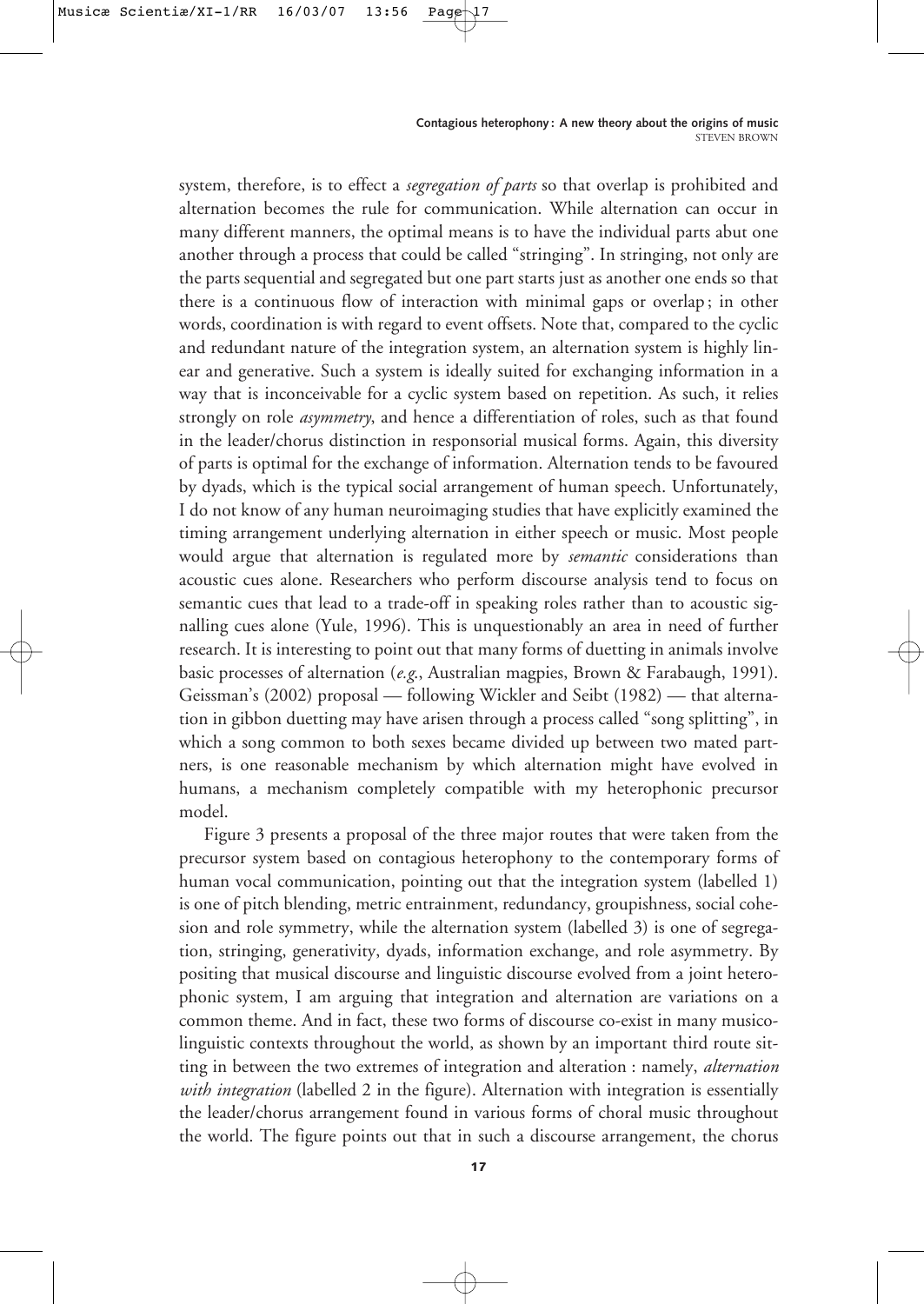

Musicæ Scientiæ/XI-1/RR 16/03/07 13:56

*Figure 3.*

*A comparison between three forms of discourse arrangement in human communication: integration, alternation, and alternation with integration.*

can be either highly integrated (as in pure integration) or highly heterophonic (as in the heterophonic precursor). In addition, the leader's interaction with the chorus can either be highly segregated (as in pure alternation) or highly overlapping (as in the heterophonic precursor). It is important to note that when the chorus is highly integrated and the leader is highly segregated from the chorus, then the leader/chorus arrangement becomes that of a "pseudo-dyad", in other words, a group approximation of two individuals having a conversation. From a social standpoint, alternation with integration is intermediate between pure integration and pure alternation in terms of the groupish/dyadic distinction and role symmetry/asymmetry spectrum (see Figure 3). For example, at one extreme, we have choruses that are highly integrated and which recite the exact same refrain in response to each of the leader's calls, which themselves are variable for each verse. So while the leader is providing new information with each verse, the (integrated) chorus is not.

## **CONCLUSIONS**

I have presented ideas in this essay based on the importance of "sounding" to the origins of music. To talk about harmony is to talk about the interpersonal processes of musical performance through which individuals volitionally and cooperatively blend musical lines in pitch-space and time. I have presented a proposal for a vocal precursor of human song and speech based on contagious heterophony, and suggested that an audiovocal matching system located in Broca's area may provide the neural underpinnings for pitch-imitation processes and that the cerebellar vermis may play a role in metric entrainment for the integration of parts. While the rudiments of tonal systems may be found in contagious-heterophonic vocalizations such as wolf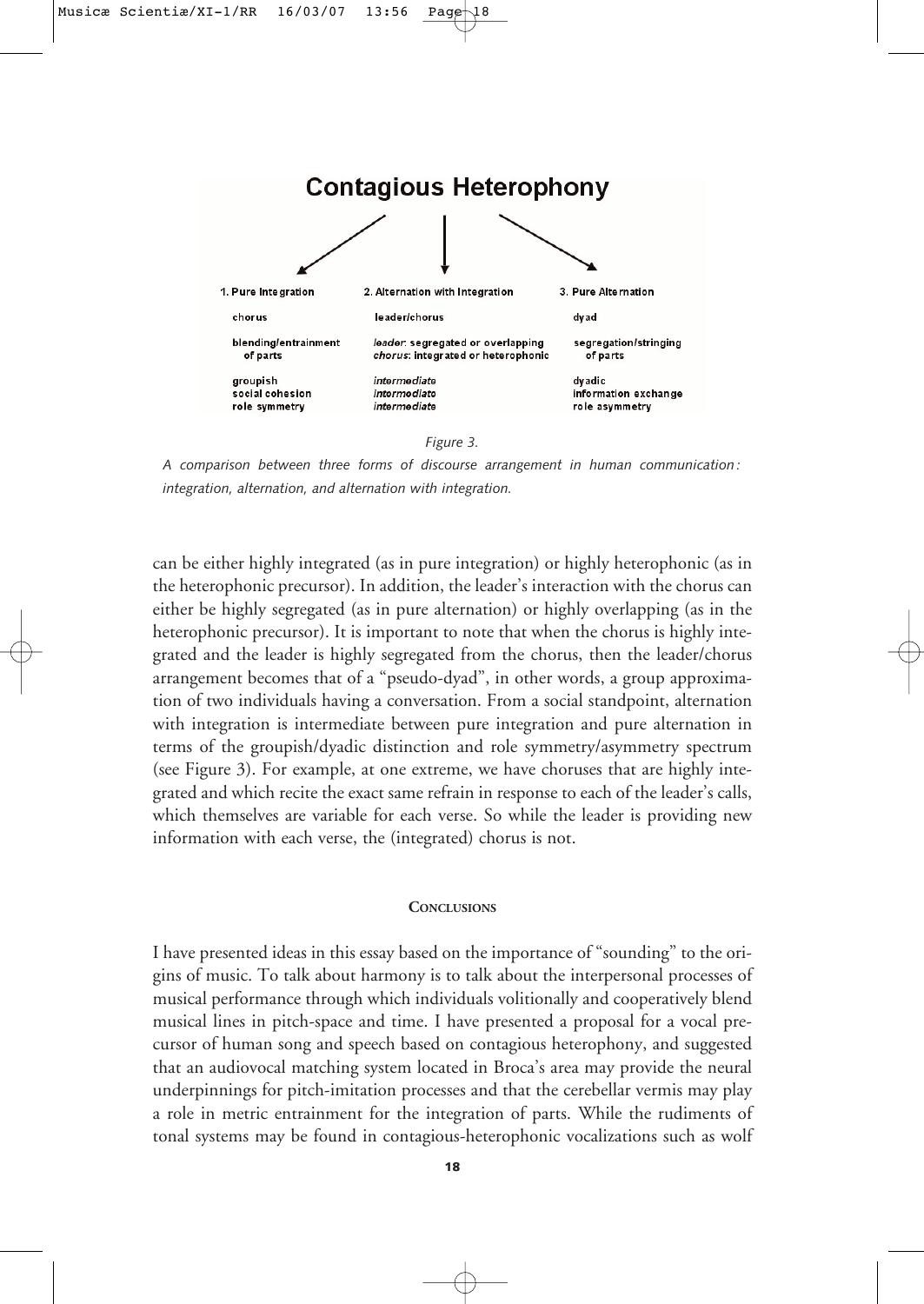howling, what is more important to me is the group arrangement of such vocalizations rather than their musical properties. I believe that even the most unpitched, broadband roar of a howler monkey chorus provides more insight into the origins of music than does the most melodious birdsong solo. Finally, I discussed the possible emergence of discourse in music and speech through different types of processes, leading to a focus on either integration (mainly music), alternation (mainly speech) or alternation with integration (mainly speech-based music). Overall, I see harmony as being a direct acoustic offshoot of the fact that we are a cooperative, group-living species. What kind of communication process could possibly be more central to the collectivity of human culture than the coordinated blending of voices that underlies human chorusing?

## **ACKNOWLEDGEMENT**

I am grateful to Dr. Peter Pfordresher (University at Buffalo), three anonymous reviewers, and one non-anonymous reviewer for their very helpful suggestions for revising the manuscript.

**Address for correspondence: Steven Brown, Ph.D. Department of Psychology Simon Fraser University Robert C. Brown Hall 8888 University Drive Burnaby, BC Canada V5A 1S6 Phone: 1 (604) 291 3013 Fax: 1 (604) 291 3427 e-mail: stebro@sfu.ca**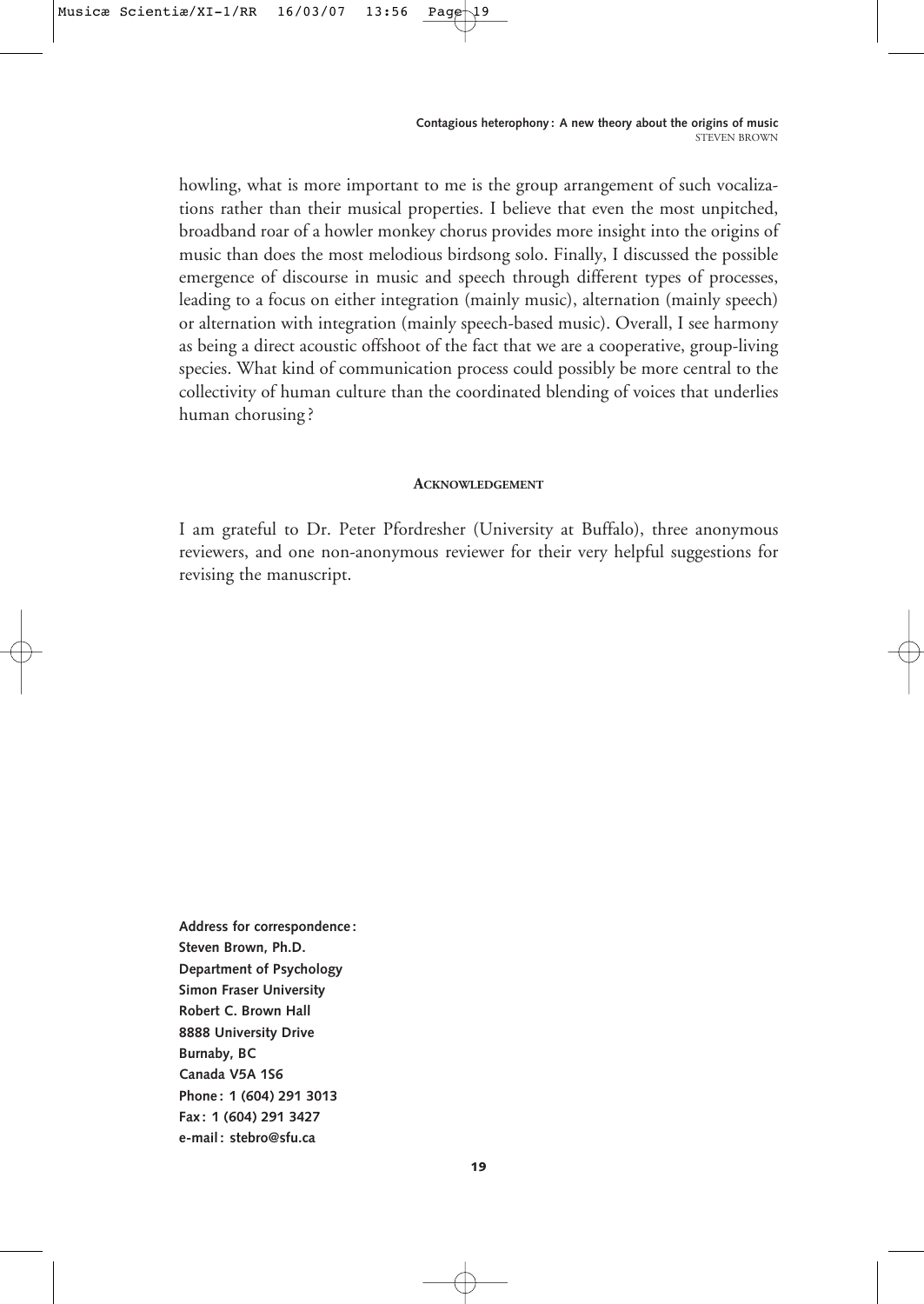#### **• REFERENCES**

Arom, S. (1991). *African polyphony and polyrhythm*. Cambridge, UK: Cambridge University Press.

- Ayotte, J., Peretz, I., & Hyde, K. (2002). Congenital amusia: A group study of adults afflicted with a music-specific disorder. *Brain*, *125*, 238-51.
- Bailly, G. (2002). Close shadowing natural versus synthetic speech. *International Journal of Speech Technology*, *6*, 11-9.
- Brainard, M. S. (2004). Contributions of the anterior forebrain pathway to vocal plasticity. *Annals of the New York Academy of Sciences*, *1016*, 377-94.
- Brown, E. D., & Farabaugh, S. M. (1991). Song sharing in a group-living songbird, the Australian magpie, *Gymnorhina tibicen*. 3. Sex specificity and individual specificity of vocal parts in communal chorus and duet songs. *Behaviour*, *118*, 244-74.
- Brown, S. (2000). Evolutionary models of music: From sexual selection to group selection. In F. Tonneau & N. S. Thompson (Eds.), *Perspectives in ethology*. *13: Behavior, evolution and culture* (pp. 231-81). New York: Plenum Publishers.
- Brown, S., Martinez, M. J., & Parsons, L. M. (2006). The neural basis of human dance. *Cerebral Cortex*, *16*, 1157-67.
- Brown, S., Parsons, L. M., Martinez, M. J., Hodges, D. A., & Fox, P. T. (2004). The song system of the human brain. *Cognitive Brain Research*, *20*, 363-75.
- Catani, M., Howard, R. J., Pajevic, S., & Jones D. K. (2002). Virtual in vivo interactive dissection of white matter fasciculi in the human brain. *Neuroimage, 17*, 77-94.
- Condillac, E. (1746/1971). *An essay on the origin of human knowledge*. English translation by R. G. Weyant (1756), reprinted in facsimile form (1971). Gainesville: Scholars' Facsimiles & Reprints.
- Cross, I. (2001). Music, cognition, culture, and evolution. In R. J. Zatorre; & I. Peretz (Eds.), *The biological foundations of music* (pp. 28-42). New York: New York Academy of Sciences.
- Darwin, C. (1871). *The descent of man, and selection in relation to sex*. London: J. Murray.
- Darwin, C. (1872). *The expression of the emotions in man and animals*. London: J. Murray.
- Dissanayake, E. (2000). Antecedents of the temporal arts in early mother-infant interaction. In. N. L. Wallin, B. Merker, & S. Brown (Eds.), *The origins of music* (pp. 389-410). Cambridge, MA: MIT Press.
- Drayna, D., Manichaikul, A., de Lange, M. Snieder, H.,& Spector, T. (2001). Genetic correlates of musical pitch recognition in humans. *Science*, *291*, 1969-72.
- Egnor, S. E., & Hauser, M. D. (2004). A paradox in the evolution of primate vocal learning. *Trends in Neurosciences*, *27*, 649-54.
- Epstein, C. M., Meador, K. J., Loring, D. W., Wright, R. J., Weissmann, J. D., Sheppard, S., Lah, J. J., Puhalovich, F., Gaitan, L., & Davey, K. R. (1999). Localization and characterization of speech arrest during transcranial magnetic stimulation. *Clinical Neurophysiology*, *110*, 1073-79.
- Fay, W. H., & Coleman, R. O. (1977). A human sound transducer/reproducer: Temporal capabilities of a profoundly echolalic child. *Brain and Language*, *4*, 396-402.
- Feld, S. (1994). Aesthetics as iconicity of style (uptown title); or, (downtown title) "Lift-up-over Sounding": Getting into the Kaluli groove. In C. Keil, & S. Feld, *Music Grooves: Essays and Dialogues* (pp. 109-50). Chicago: University of Chicago Press.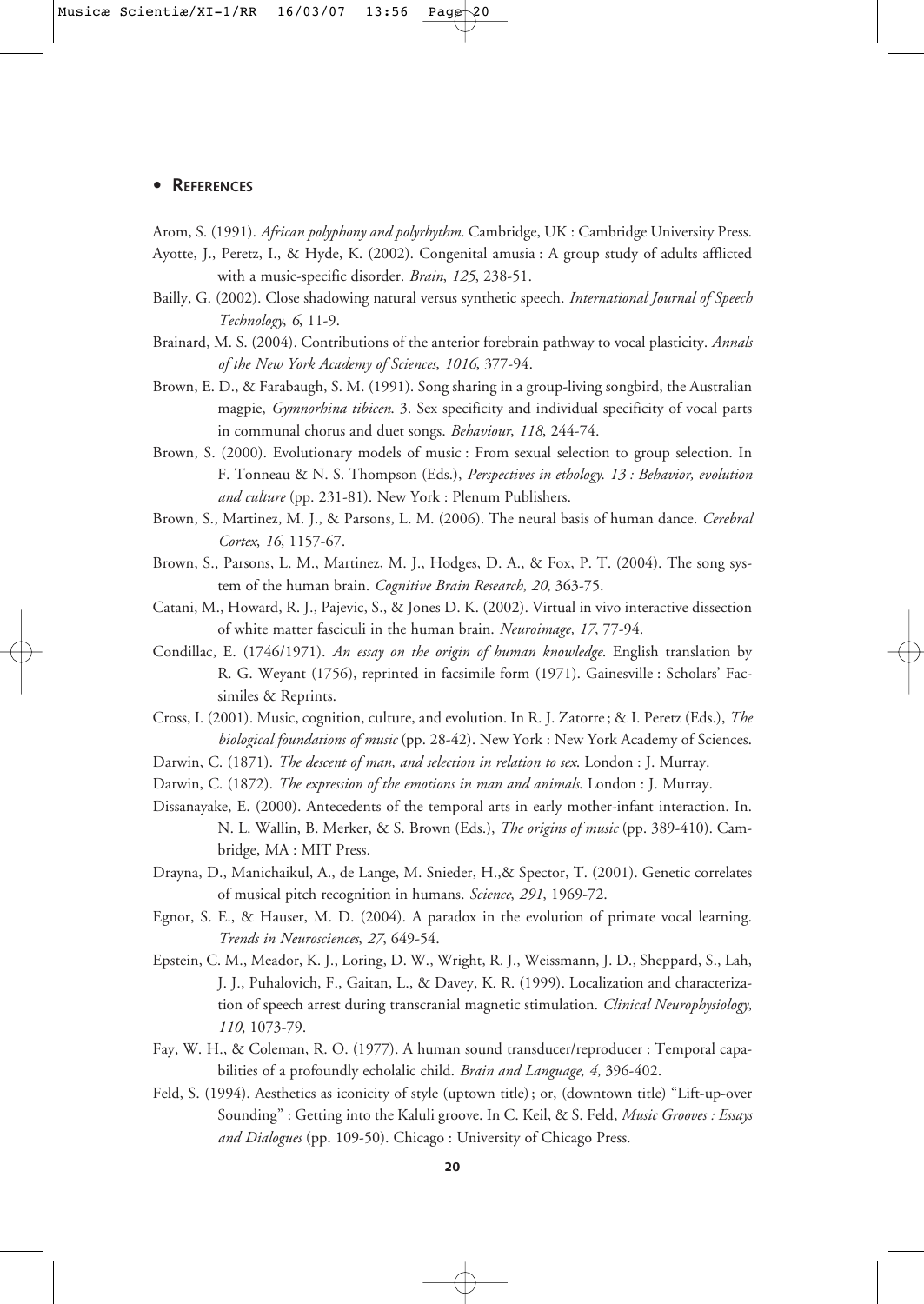- Fitch, W. T. (2000). The evolution of speech: A comparative review. *Trends in Cognitive Sciences, 4*, 258-67.
- Geissmann, T. (2000). Gibbon songs and human music from an evolutionary perspective. In. N. L. Wallin, B. Merker, & S. Brown (Eds.), *The origins of music* (pp. 103-23). Cambridge, MA: MIT Press.
- Geissmann, T. (2002). Duet-splitting and the evolution of gibbon songs. *Biological Reviews*, *77*, 57-76.
- Greenfield, M. D. (1994). Synchronous and alternating choruses in insects and anurans: Common mechanisms and diverse functions. *American Zoologist*, *34*, 605-15.
- Griffiths, T., Johnsrude, I., Dean, J. L., & Green, G. G. R. (1999). A common neural substrate for the analysis of pitch and duration pattern in segmented sound? *NeuroReport*, *10*, 3825-30.
- Hagen, E. H., & Bryant, G. A. (2003). Music and dance as a coalition signaling system. *Human Nature*, *14*, 21-51.
- Harrington, F. H. (1989). Chorus howling by wolves: Acoustic structure, pack size and the Beau Geste effect. *Bioacoustics*, *2*, 117-36.
- Hauser, M. D., & McDermott, J. (2003). The evolution of the music faculty: A comparative perspective. *Nature Neuroscience*, *6*, 663-68.
- Howard, D. M., & Angus, J. A. S. (1998). A comparison between singing pitching strategies of 8 to 11 year olds and trained adult singers. *Logopedics Phoniatrics Vocology*, *22*, 169-76.
- Huron, D. (2001). Is music an evolutionary adaptation? In R. J. Zatorre, & I. Peretz (Eds.), *The biological foundations of music* (pp. 43-61). New York: New York Academy of Sciences.
- Iacoboni, M., Woods, R. P., Brass, M., Bekkering, H., Mazziotta, J. C., & Rizzolatti, G. (1999). Cortical mechanisms of human imitation. *Science*, *286*, 2526-28.
- Jacob, P., & Jeannerod, M. (2005). The motor theory of social cognition: A critique. *Trends in Cognitive Sciences*, *9*, 21-5.
- Janik, V. M., & Slater, P. J. B. (1997). Vocal learning in mammals. *Advances in the Study of Behavior*, *26*, 59-99.
- Janik, V. M., & Slater, P. J. B. (2000). The different roles of social learning in vocal communication. *Animal Behaviour*, *60*, 1-11.
- Jarvis, E. (2004). Learned birdsong and the neurobiology of human language. *Annals of the New York Academy of Sciences*, *1016*, 749-77.
- Jürgens, U. (1992). On the neurobiology of vocal communication. In H. Papousek, U. Jürgens & M. Papousek (Eds.), *Nonverbal vocal communication: Comparative and developmental approaches* (pp. 31-42). Cambridge, UK: Cambridge University Press.
- Kalmus, H., & Fry, D. B. (1980). On tune deafness (dysmelodia): Frequency, development, genetics and musical background. *Annals of Human Genetics*, *43*, 369-82.
- Kirzinger, A., & Jürgens, U. (1982). Cortical lesion effects and vocalization in the squirrel monkey. *Brain Research*, *233*, 299-315.
- Koelsch, S., Gunter, T. C., v. Cramon, D. Y., Zysset, S., Lohmann, G., & Friederici, A. D. (2002). Bach speaks: A cortical "language-network" serves the processing of music. *NeuroImage*, *17*, 956-66.
- Kuhl, P. K., & Meltzoff, A. N. (1996). Infant vocalizations in response to speech: Vocal imitation and developmental change. *Journal of the Acoustical Society of America*, *100*, 2425-38.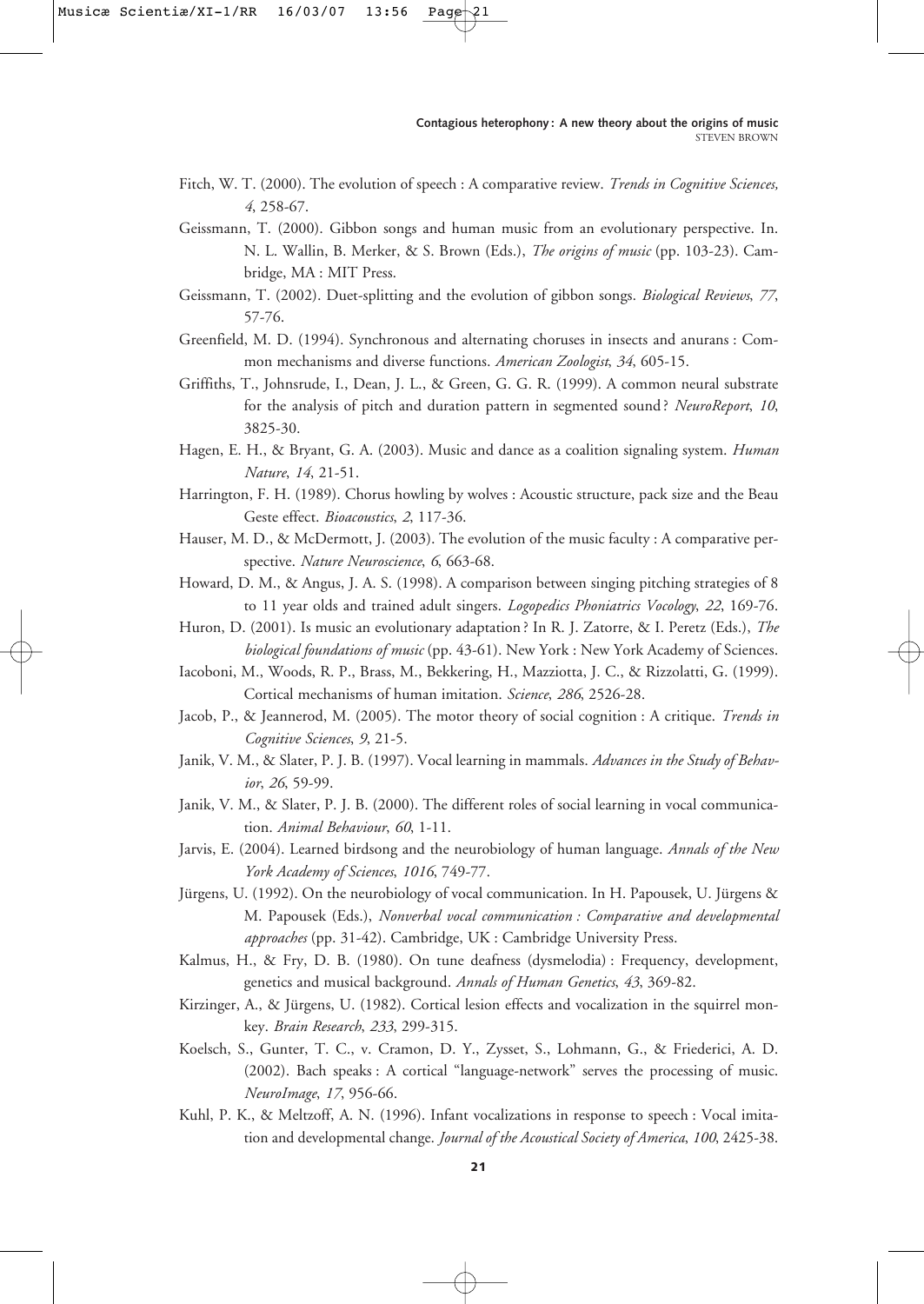Lieberman, P. H., Klatt, D. H., & Wilson, W. H. (1969). Vocal tract limitations on the vowel repertoires of rhesus monkey and other nonhuman primates. *Science*, *164*, 1185-87.

Lomax, A. (1968). *Folk song style and culture*. New Brunswick: Transaction Books.

- Maess, B., Koelsch, S., Gunter, T. C., & Friederici, A. D. (2001). Musical syntax is processed in Broca's area: An MEG study. *Nature Neuroscience*, *4*, 540-45.
- Marslen-Wilson, W. (1973). Linguistic structure and speech shadowing at very short latencies. *Nature*, *244*, 522-23.
- Merriam, A. P. (1964). *The anthropology of music*. Evanston, Ill.: Northwestern University Press.
- Miller, G. F. (2000). *The mating mind: How sexual selection shaped the evolution of human nature*. New York: Doubleday.
- Mitani, J. C., & Gros-Louis, J. (1998). Chorusing and call convergence in chimpanzees: Tests of three hypotheses. *Behaviour*, *135*, 1041-64.
- Morley, I. (2002). Evolution of the physiological and neurological capacities for music. *Cambridge Archaeological Journal*, *12*, 195-216.
- Murphy, J. R. (2005). *Motor speech disorders: Substrates, differential diagnosis, and management*. 2nd Ed. St. Louis: Elsevier Mosby.
- Nattiez, J.-J. (1999). Inuit throat-games and Siberian throat singing: A comparative, historical, and semiological approach. *Ethnomusicology*, *43*, 399-418.
- Papousek, M. (1996). Intuitive parenting: A hidden source of musical stimulation in infancy. In I. Deliège, & J. Sloboda (Eds.), *Musical beginnings: Origins and development of musical* competence (pp. 88-112). Oxford: Oxford University Press.
- Parsons, L. M. (2001). Exploring the functional neuroanatomy of music performance, perception and comprehension. In R. J. Zatorre, & I. Peretz (Eds.), *The biological foundations of music* (pp. 211-31). New York: New York Academy of Sciences.
- Penhune, V. B., Zatorre, R. J., & Evans, A. C. (1997). Cerebellar contributions to motor timimg: A PET study of auditory and visual rhythm production. *Journal of Cognitive Neuroscience*, *10*, 752-765.
- Peretz, I., Ayotte, J., Zatorre, R. J., Mehler, J., Ahad, P., Penhune, V. B., & Jutras, B. (2002). Congenital amusia: A disorder of fine-grained pitch discrimination. *Neuron*, *33*, 185- 91.
- Petrides, M., & Pandya, D. N. (2001). Comparative cytoarchitectonic analysis of the human and macaque ventrolateral prefrontal cortex and corticocortical connection patterns in the monkey. *European Journal of Neuroscience*, *16*, 291-310.
- Pollack, G. (2000). Who, what, where? Recognition and localization of acoustic signals by insects. *Current Opinion in Neurobiology*, *10*, 763-67.
- Pollock, J. I. (1986). The song of the Indris (*Indri Indri*; Primates: Lemuroidea): Natural history, form, and function. *International Journal of Primatology*, *7*, 225-67.
- Porter, R. J., & Lubker, J. F. (1980). Rapid reproduction of vowel-vowel sequences: Evidence for a fast and direct acoustic-motor linkage in speech. *Journal of Speech and Hearing Research*, *23*, 593-602.
- Poulson, C. L., Kymissis, E. Reeve, K. F., Andreators, M., & Reeve, L. (1991). Generalized vocal imitation in infants. *Journal of Experimental Child Psychology*, *51*, 267-79.
- Rameau, J.-P. (1722/1971). *Treatise on harmony*. Philip Gossett, translator. New York: Dover Publications.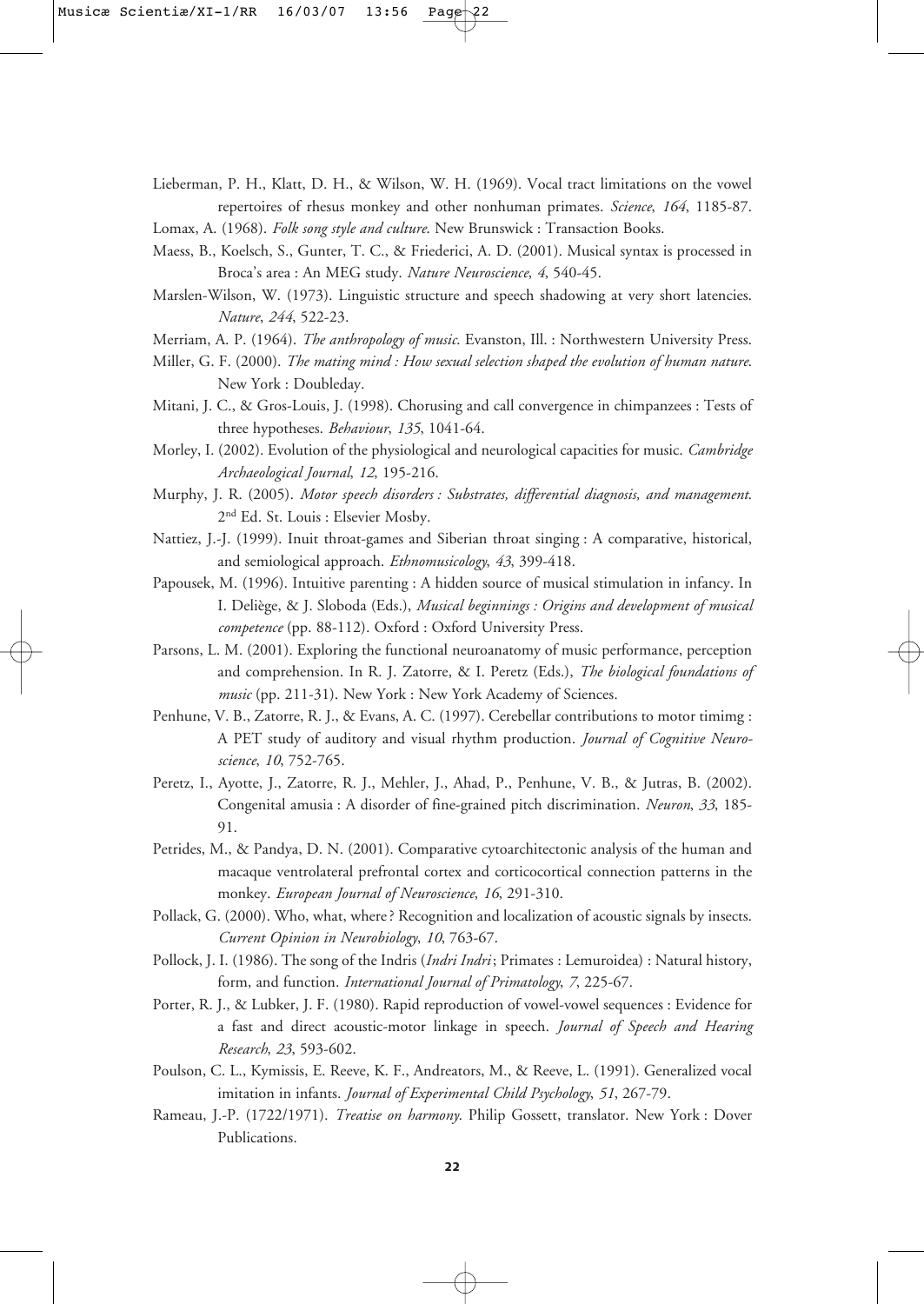- Rao, S. M., Mayer, A. R., & Harrington, D. L. (2001). The evolution of brain activation during temporal processing. *Nature Neuroscience*, *4*, 317-23.
- Richman, B. (2000). How music fixed "nonsense" into significant formulas: On rhythm, repetition, and meaning. In N. L. Wallin, B. Merker, & S. Brown (Eds.), *The origins of music* (pp. 301-14). Cambridge, MA: MIT Press.
- Rizzolatti, G., & Arbib, M. A. (1998). Language within our grasp. *Trends in Neurosciences*, *21*, 188-94.
- Rizzolatti, G., Fadiga, L., Fogassi, L., & Gallese, V. (1999). Resonance behaviors and mirror neurons. *Archives Italiennes de Biologie*, *137*, 85-100.
- Rizzolatti, G., Fadiga, L., Gallese, V., & Fogassi, L. (1996). Premotor cortex and the recognition of motor actions. *Cognitive Brain Research*, *3*, 131-41.
- Rousseau, J.-J. (1781/1998). Essay on the origin of languages. In *Essay on the origin of languages and writings related to music* (pp. 289-332). Translated and edited by John T. Scott. Hanover: University Press of New England.
- Sachs, Curt (1943). *The rise of music in the ancient world, east and west*. New York: W. W. Norton and Company.
- Scharff, C., & Nottebohm, F. (1991). A comparative study of the behavioral deficits following lesions of various parts of the zebra finch song system: Implications for vocal learning. *Journal of Neuroscience*, *11*, 2896-913.
- Schuler, A. L. (1979). Echolalia: Issues and clinical applications. *Journal of Speech and Hearing Disorders*, *44*, 411-34.
- Simonyan, K., & Jürgens, U. (2003). Efferent subcortical projections of the laryngeal motorcortex in the rhesus monkey. *Brain Research*, *974*, 43-59.
- Simpson, H.B., & Vicario, D. S. (1990). Brain pathways for learned and unlearned vocalizations differ in zebra finches. *Journal of Neuroscience*, *10*, 1541-56.
- Skoyles, J. R. (1998). Speech phones as a replication code. *Medical Hypotheses*, *50*, 167-73.
- Spencer, H. (1857). The origin and function of music. *Fraser's Magazine*, *56*, 396-408.
- Spencer, H. (1890). The origin of music. *Mind*, *15*, 449-68.
- Stewart, L., Walsh, W., Frith, U., & Rothwell, J. C. (2001). TMS produces two dissociable types of speech disruption. *Neuroimage*, *13*, 472-78.

Studdert-Kennedy, M. (2000). Imitation and the emergence of segments. *Phonetica*, *57*, 275-83.

- Thomas, D. A. (1995). *Music and the origins of language: Theories from the French enlightenment*. Cambridge, UK: Cambridge University Press.
- Tramo, M. J., Cariani, P. A., Delgutte, B., & Braida, L. D. (2001). Neurobiological foundations for the theory of harmony in western tonal music. In R. J. Zatorre and I. Peretz (Eds.), *The biological foundations of music* (pp. 92-116). New York: New York Academy of Sciences.
- Trehub, S. E. (2001). Musical predispositions in infancy. In R. J. Zatorre and I. Peretz (Eds.), *The biological foundations of music* (pp. 1-16). New York: New York Academy of Sciences.
- Wallin, N. L., Merker, B., & Brown, S. (Eds.) (2000). *The origins of music*. Cambridge, MA: MIT Press.
- Wickler, W., & Siebt, U. (1982). Song splitting in the evolution of duetting. *Zeitschrift für Tierpsychologie*, *59*, 127-40.
- Yule, G. (1996). *Pragmatics*. Oxford: Oxford University Press.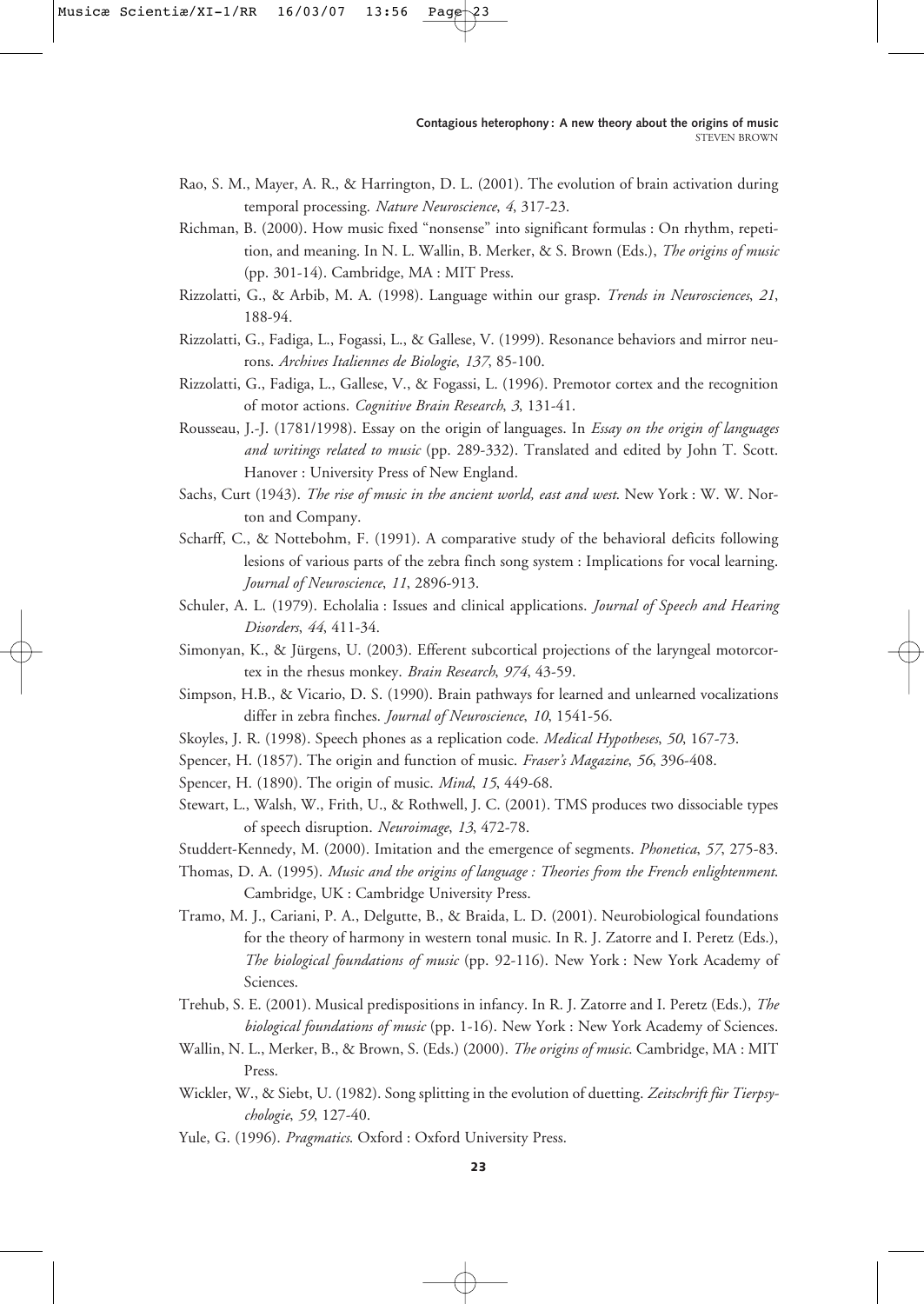- Zatorre, R. J., & Binder, J. R. (2000). Functional and structural imaging of the human auditory cortex. In A. W. Toga, & J. C. Mazziotta (Eds.), *Brain mapping: The systems* (pp. 365- 402). San Diego: Academic Press.
- Zatorre, R. J., Evans, A. C., & Meyer, E. (1994). Neural mechanisms underlying melodic perception and memory for pitch. *Journal of Neuroscience*, *14*, 1908-19.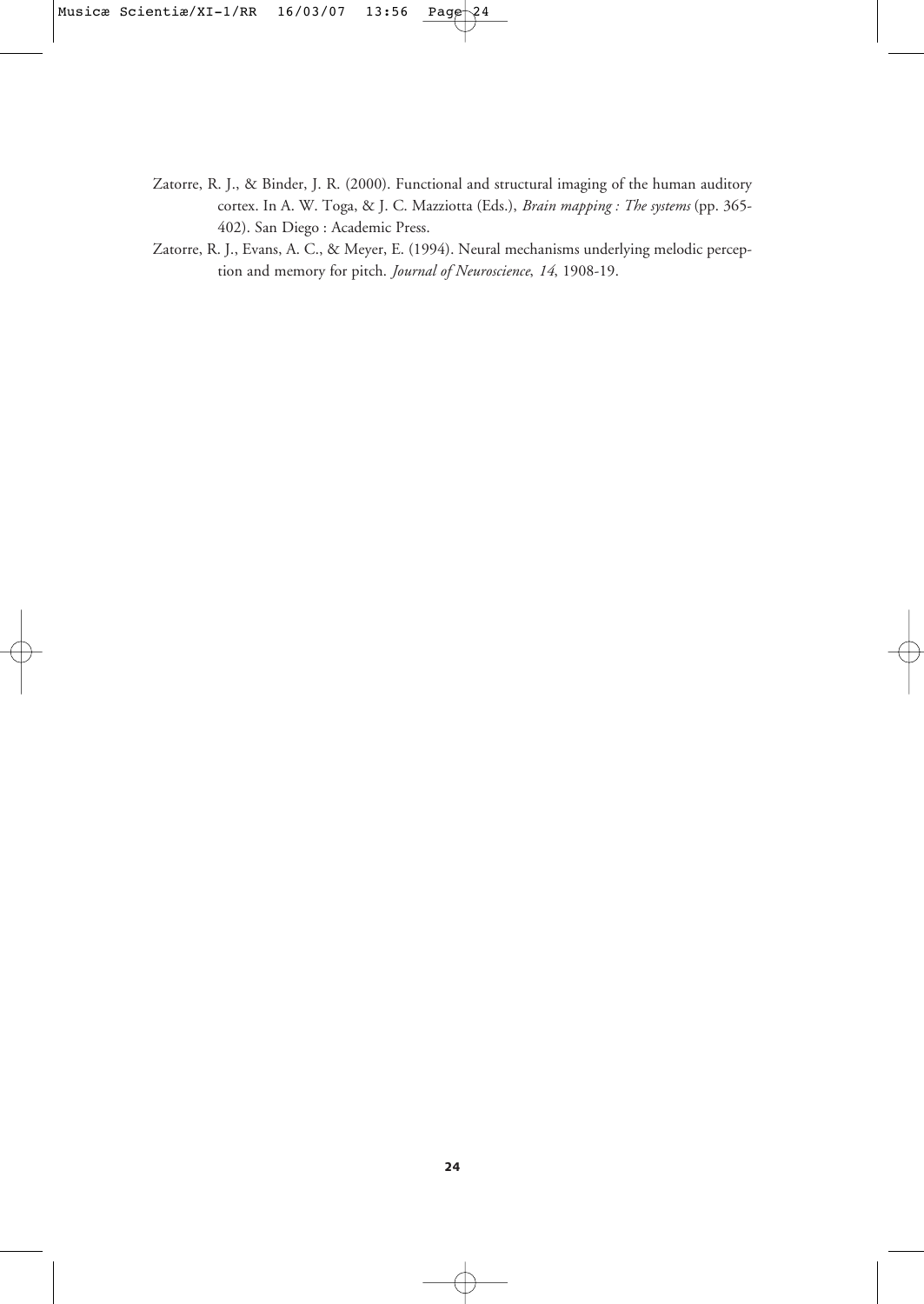Musicæ Scientiæ/XI-1/RR 16/03/07 13:56

**Contagious heterophony: A new theory about the origins of music** STEVEN BROWN

# **• Heterofonía contagiosa: una nueva teoría sobre los orígenes de la música**

Dos características destacadas de la música son la combinación de alturas y los ajustes de tiempo. Proponemos aquí una posible teoría precursora de la evolución de la música humana, basada en un proceso que denominamos "heterofonía contagiosa". La heterofonía es una forma de combinación de alturas en la cual los individuos generan líneas musicales similares pero en las que estas líneas están rudamente sincronizadas. Un excelente ejemplo se puede encontrar en el aullido de los lobos. Cada lobo emite una llamada similar, pero el coro resultante está pobremente combinado desde el punto de vista temporal.

La otra característica básica de la presente hipótesis es el contagio. Cada vez que un animal emite una llamada, otros miembros del grupo se unen a él, en un proceso expansivo. Mientras este tipo de llamada heterofónica está claramente representada en la naturaleza, la polifonía sincronizada no lo está. En este artículo discutimos los escenarios evolutivos en los cuales la capacidad humana de integrar los elementos musicales altura-espacio y tiempo pueden emerger en la música. Con este fin, hacemos mención de hallazgos de formación de imágenes neurales que aportan luz sobre los mecanismos neurales de imitación vocal y entrenamientto métrico en los humanos, dos procesos clave que subyacen en la integración musical.

# **• Eterofonia contagiosa: una nuova teoria sulle origini della musica**

Due tratti salienti della musica sono la combinazione delle altezze e l'uniformazione del tempo. Propongo qui un possibile precursore evoluzionistico della musica umana basato su un processo che ho chiamato "eterofonia contagiosa". L'eterofonia è una forma di fusione delle altezze nella quale gli individui generano linee simili, ma scarsamente sincronizzate. Se ne può ritrovare un sorprendente esempio nell'ululato dei lupi. Ogni lupo emette un richiamo simile, ma il coro che ne risulta è ben poco armonizzato nel tempo. L'altro aspetto principale della presente ipotesi è il contagio. Una volta che un animale inizia ad emettere il proprio richiamo, altri membri del suo gruppo vi si aggiungono, in un processo di propagazione. Mentre questo tipo di richiamo eterofonico è ben rappresentato in natura, la polifonia sincronizzata non lo è. Nel presente articolo discuto scenari evoluzionistici secondo i quali la capacità umana di integrare le parti musicali nello spazio tonale e nel tempo potrebbe essersi tradotta nella nascita della musica. A tale scopo, accenno alle scoperte della visualizzazione cerebrale (*neuroimaging*) che gettano nuova luce sui meccanismi neuronali di imitazione vocale e di sincronizzazione metrica negli esseri umani, due processi-chiave alla base dell'integrazione musicale.